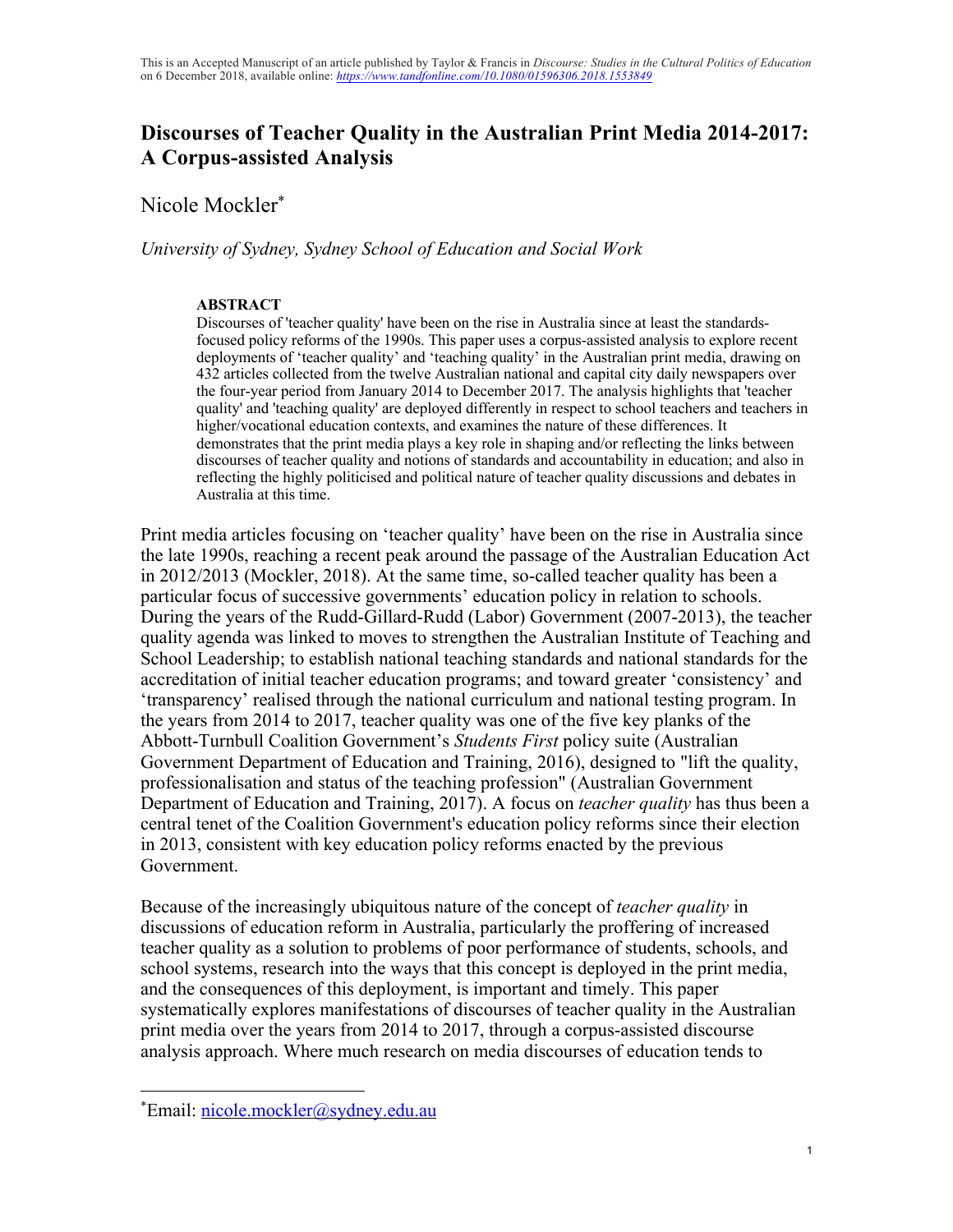utilise close analysis of a small number of selected media texts (for example, Baroutsis, 2016; Cohen, 2010; Mills & Keddie, 2010; Mockler, 2013), a corpus-assisted approach allows for both 'macro' and 'micro' lenses to be applied to the analysis, exploring language patterns and their implications for the shaping of discourses as well as uses of language in context. Fenech and Wilkins (2017, p. 168) have noted in their work on representations of early childhood education in the print media, that corpus tools help to identify "strategic signposts for subsequent and more fine-grained qualitative and discursive analysis of such data". This paper aims to demonstrate the utility of these methods in investigating media discourses of education, through an examination of the discourse of teacher quality as realised in the Australian print media over a set timeframe.

The paper is presented in three parts. After a brief review of recent work on representations of education in the print media and discussion of methodological considerations and approaches, I use a range of corpus-based tools to systematically explore the selected media articles, building an overview of the discourse of teacher quality as realised in the Australian print media from 2014 to 2017.

# **A Corpus-assisted Approach to Exploring Media Discourses of Education**

A growing body of work has explored representations of different aspects of education in the print media over time. In the Australian context, this work has been conducted by scholars such as Blackmore and Thorpe (2003), Mills and Keddie (2010), Baroutsis (2016), and Fenech and Wilkins (2017). Internationally, similar work has been undertaken in the United States (Cohen, 2010; Ulmer, 2016), Latin America (Robert, 2012), Finland (Punakallio & Dervin, 2015), and Israel (Yemini & Gordon, 2017), while further work has taken a comparative approach (Waldow, Takayama, & Sung, 2014).

Print media texts hold the capacity to both shape and reflect dominant perceptions of education in the public space, and are key to what might be known as 'issue visibility' (Winburn, Winburn, & Niemeyer, 2014). As Baker, Gabrielatos and McEnery have noted in their introduction to their book on representations of Islam in the UK print media (2013), "newspapers function as more than mere 'mirrors' of reality":

Instead, they have the role of constructing ideologically motivated versions of reality, which are aimed at persuading people that certain phenomena are good or bad, leading John Richardson (2004, p. 227) to describe journalism as an 'argumentative discourse genre'. (p.3)

In relation to education, Mills and Keddie (2010) have argued that the media is a primary source of public knowledge about education, and as such media representations of education are important because of the way they contribute to broad public understandings of what goes on in schools. Furthermore, while the influence of the media on the shaping of both public perceptions and public policy is well recognised (see, for example, McCombs, 2014; Rivers, 2016) it should be noted that this relationship is not by any means understood as linear or predictable. Rather, it is a complex and messy relationship, rendered more so by the relatively recent advent of social media, the proliferation of 'citizen journalists' and the associated decline in authority of the mainstream media.

As noted above, the vast majority of scholarship in the area of education and the media has centred on the close analysis of small selections of texts, often print media articles,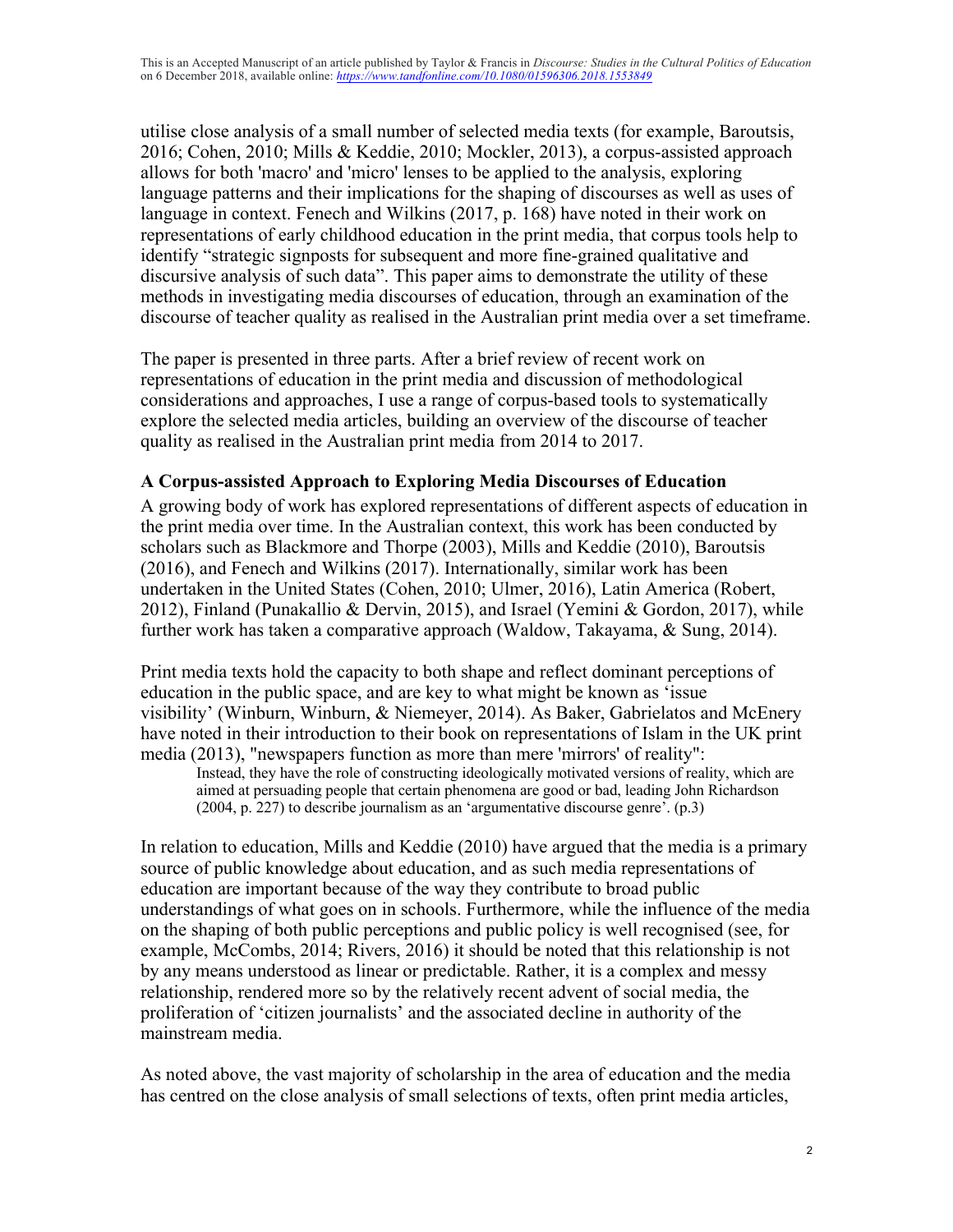and usually focused on the identification of discourses, themes or recurrent frames in use across the dataset, without the analysis of a broader corpus of texts. In studies of media and news discourse beyond the context of education, however, corpus-assisted approaches to discourse analysis utilising both quantitative and qualitative analysis have long been employed, putting both 'macro' and 'micro' analytical lenses to work (see, for example, Baker et al., 2008; Hunston, 2002). A corpus-assisted approach allows for comprehensive and systematic analysis to be performed on larger collections of texts; for patterns, similarities and differences to be identified within and across different groups of texts; and for prototypical or exemplar texts to be identified for closer analysis.

# *Approach and Methods*

This study analysed media articles sourced from the twelve Australian capital city and national daily newspapers via the Factiva database using the search terms "teacher quality" and "teaching quality" over a three year period from January 1, 2014 to December 31, 2017. The search initially identified 432 unique articles, comprising a corpus of over 260,000 words, and including news stories, feature articles, opinion pieces, commentaries and letters. This collection of texts is referred to henceforth as the Teacher Quality Corpus (TQC).

As Figure 1 below highlights, the articles were not evenly distributed between the newspapers, with 131 (30.3%) published in *The Australian*, and 54 (12.5%) in the *Australian Financial Review*. This perhaps reflects the continuing constitution of schooling generally and teacher quality specifically as a national issue during this period, despite Australia's federated system of schooling. A further 53 (12.2%) were published in the *Sydney Morning Herald*, perhaps reflecting a disproportionate focus on 'teacher quality' in the state of NSW in the years following the release of the *Great Teaching Inspired Learning* blueprint (NSW Government, 2013).



**Figure 1: Distribution of articles according to source**

The print media landscape in Australia is bifurcated, with eleven of the twelve national and capital city newspapers owned during these years by either News Corp Australia (seven) or Fairfax Media (four). The remaining newspaper, *The West Australian*, is independently owned. 252 of the 432 articles (58.3%) in the Teacher Quality Corpus were published in News Corp publications, while 165 (38.2%) were published in Fairfax newspapers, and the remaining 15 (3.5%) in *The West Australian*.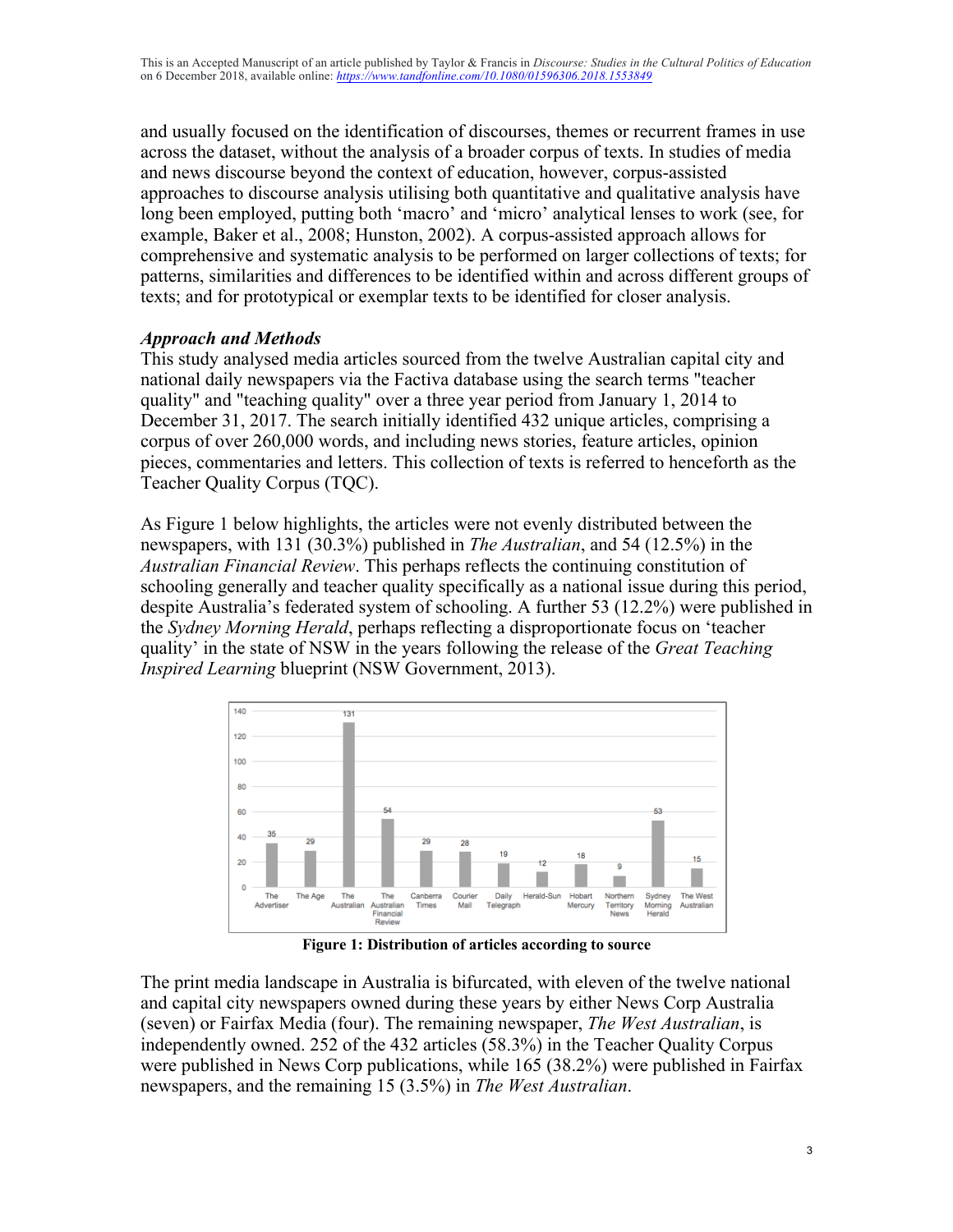As Baker et. al. (2013) have noted, it is becoming increasingly difficult to categorise print media outlets along traditional tabloid/broadsheet lines and in terms of political affiliation. They point to both shifting formats that make the tabloid/broadsheet distinction difficult (in Australia, for example, all broadsheet newspapers except *The Australian* are now published in 'Berliner' size, similar to that of the tabloids), and also to the "move in the elite press toward populism" in recent years, caused by the popularity of tabloid newspapers (p.7). Reflecting this complexity in the Australian context, Shine (2015) suggests that *The West Australian* might be more appropriately considered a "broadsheet/tabloid hybrid" (p.26). In relation to political affiliation, Baker et. al. (2013) note the complexity of this issue also, given the multiple voices that a newspaper might showcase. Recognising this complexity, I have employed their categorisation of newspapers as right or left *leaning* rather than right or left *wing*.

| <b>Publication</b>              | Owner      | <b>Type</b>       | <b>Orientation</b> | Readership <sup>1</sup> |
|---------------------------------|------------|-------------------|--------------------|-------------------------|
| The Advertiser                  | News Corp  | Tabloid           | Right-leaning      | 281,000                 |
| The Age                         | Fairfax    | <b>Broadsheet</b> | Left-leaning       | 472,000                 |
| The Australian                  | News Corp  | Broadsheet        | Right-leaning      | 311,000                 |
| The Australian Financial Review | Fairfax    | Broadsheet        | Right-leaning      | 181,000                 |
| Canberra Times                  | Fairfax    | <b>Broadsheet</b> | Left-leaning       | 50,000                  |
| Courier Mail                    | News Corp  | Tabloid           | Right-leaning      | 355,000                 |
| Daily Telegraph                 | News Corp  | Tabloid           | Right-leaning      | 558,000                 |
| Herald-Sun                      | News Corp  | Tabloid           | Right-leaning      | 847,000                 |
| <b>Hobart Mercury</b>           | News Corp  | Tabloid           | Right-leaning      | 48,000                  |
| Northern Territory News         | News Corp  | Tabloid           | Right-leaning      | 27,000                  |
| Sydney Morning Herald           | Fairfax    | <b>Broadsheet</b> | Left-leaning       | 446,000                 |
| The West Australian             | Seven West | Tabloid           | Right-leaning      | 350,000                 |

**Table 1: Newspaper profiles**

Using these distinctions, 68.5% of the articles in the Teacher Quality Corpus were published in what might be regarded as broadsheet newspapers, with the remaining 31.5% published in tabloids, suggesting that the broadsheet newspapers demonstrated a proportionately higher interest in matters related to teacher/teaching quality in this period. Significantly more of the articles in the TQC were published in right-leaning newspapers (74.3%) than left-leaning ones (25.7%), which, while an approximately proportionate representation, suggests that more of the articles within the corpus might present a more conservative view on the issue.

Prior to analysis, the data were 'cleaned', involving the deletion of photograph captions, formatting and spellchecking to eliminate errors that would interfere with the corpus linguistic analysis software. The output from the Factiva database was split into 432 separate text files, named according to date, publication, and type, which included news, comment (including op-eds) and letters. Where articles were identified as letters to the editor (including all of the letters for the day of publication), all non-education related letters were deleted prior to the analysis. Corpus analysis software Wordsmith Tools 7 (Scott, 2018) was used to conduct the computer-assisted analysis.

<sup>&</sup>lt;sup>1</sup> Source: Roy Morgan research, Australian Newspaper Readership, 12 months to December 2017. Available at http://www.roymorgan.com/industries/media/readership/newspaper-readership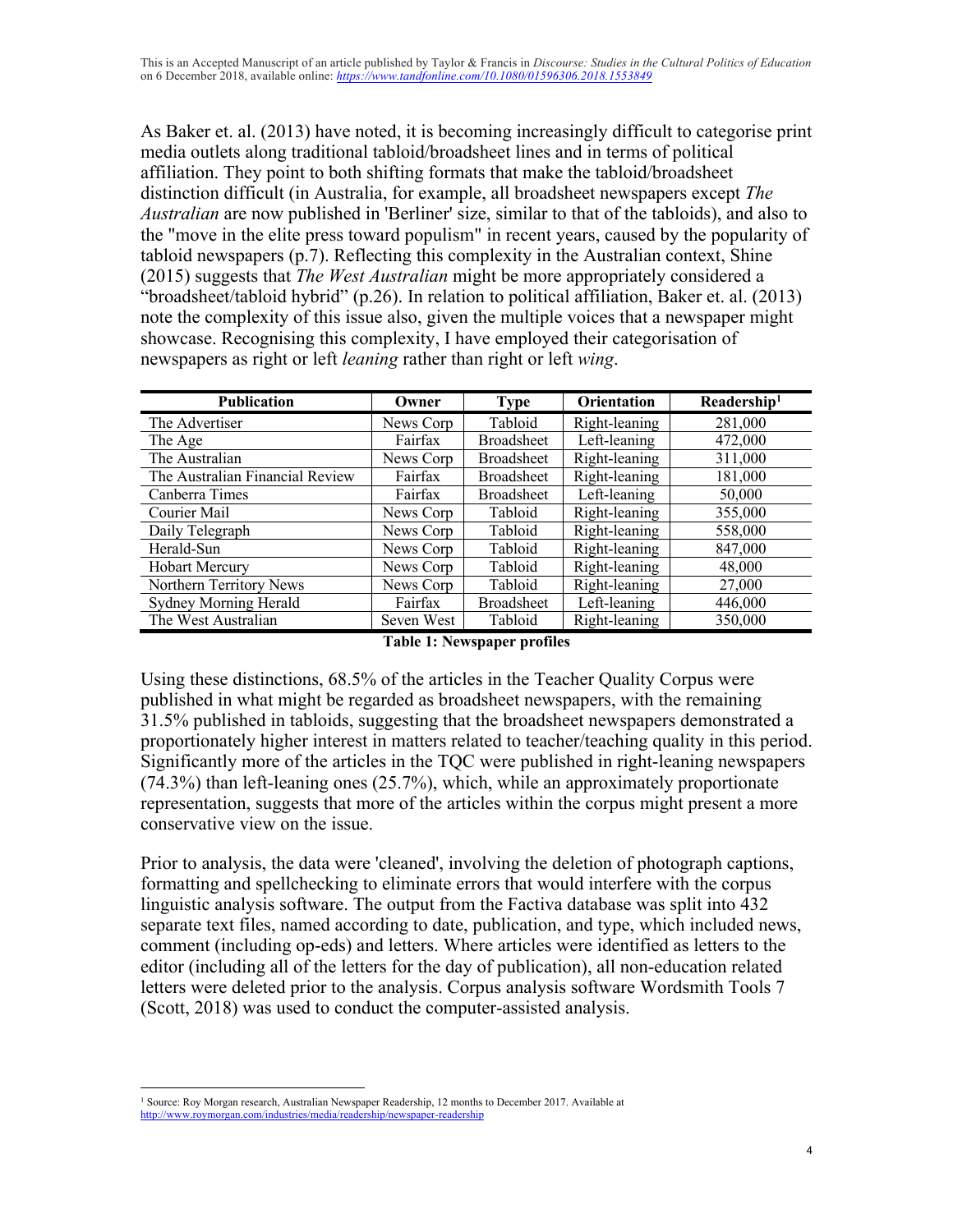Three key corpus-assisted analytical techniques were used in the research to build a holistic account of deployments of *teacher quality* and *teaching quality* in the Australian print media from 2014 to 2017. At each step along the way, systematic concordance analysis was also undertaken, whereby the words and word clusters emerging as important according to these three techniques were examined manually, at close range and in context.

# *Word Frequency: A Starting Point*

Initially, word and word cluster frequencies were examined across the TQC to provide a general picture of the corpus and highlight particular areas for further analysis. Frequency analysis is the least sophisticated corpus linguistic tool, used a 'way in' to the data rather than as an end in itself. In this case, frequencies of both individual words and words clusters of between two and five words were generated as a starting point for the analysis.

### *Collocation Analysis: The Company Words Keep*

Collocation analysis, exploring significant and frequently co-occurring words in relation to "the associations and connotations they have, and therefore the assumptions they embody" (Stubbs, 1996, p. 172), was undertaken for both *quality* and the word-form *teach* (including teach, teacher/s, teaching, etc.). Collocation analysis provides particular insight into the discourse or semantic *prosody* of a concept such as teacher or teaching quality. Louw (1993) defines semantic prosody as "an aura of meaning by which a form is imbued by its collocates" (p.157), those words that frequently co-occur with the word in question. Of collocates, Firth (1957, p. 20) famously wrote "you shall know a lot about a word from the company it keeps", and of studies of collocation in large corpora, Baker has written:

All words co-occur with each other to some degree. However, when a word regularly appears near another word, and the relationship is statistically significant in some way, then such cooccurrences are referred to as collocates and the phenomena of certain words frequently occurring next to or near each other is collocation. (Baker, 2006, pp. 95-96)

Computational and corpus linguistic techniques have thus enabled greater insight to be developed into discourse prosody, with Louw (1993), in his groundbreaking work, arguing that this provides the most compelling argument for developing larger and larger corpora: the characteristics of semantic prosodies "will only be revealed and be seen to stabilise once the content of a prosody can be collected extensively" (p.164). Such an extensive collection has been attempted in this research, which includes all print media articles employing the terms *teacher quality* and *teaching quality* over the set timeframe in all major newspapers. While generalisations cannot be made about the discourse prosody of these terms beyond the print media, the census nature of the data involved (within the stated parameters) does make it possible to make claims about the way they were employed in the Australian print media in the years in question.

The discourse prosody of *teacher quality* and *teaching quality* was thus explored via a computer-assisted collocation analysis, which used two statistical measures. The Mutual Information (MI) score is an effect size measure which measures the collocational strength of the relationship between words, with higher MI scores indicating stronger relationships. Hunston (2002) indicates that MI scores of over three suggest the presence of collocation, however she also notes that as the MI score does not take into account the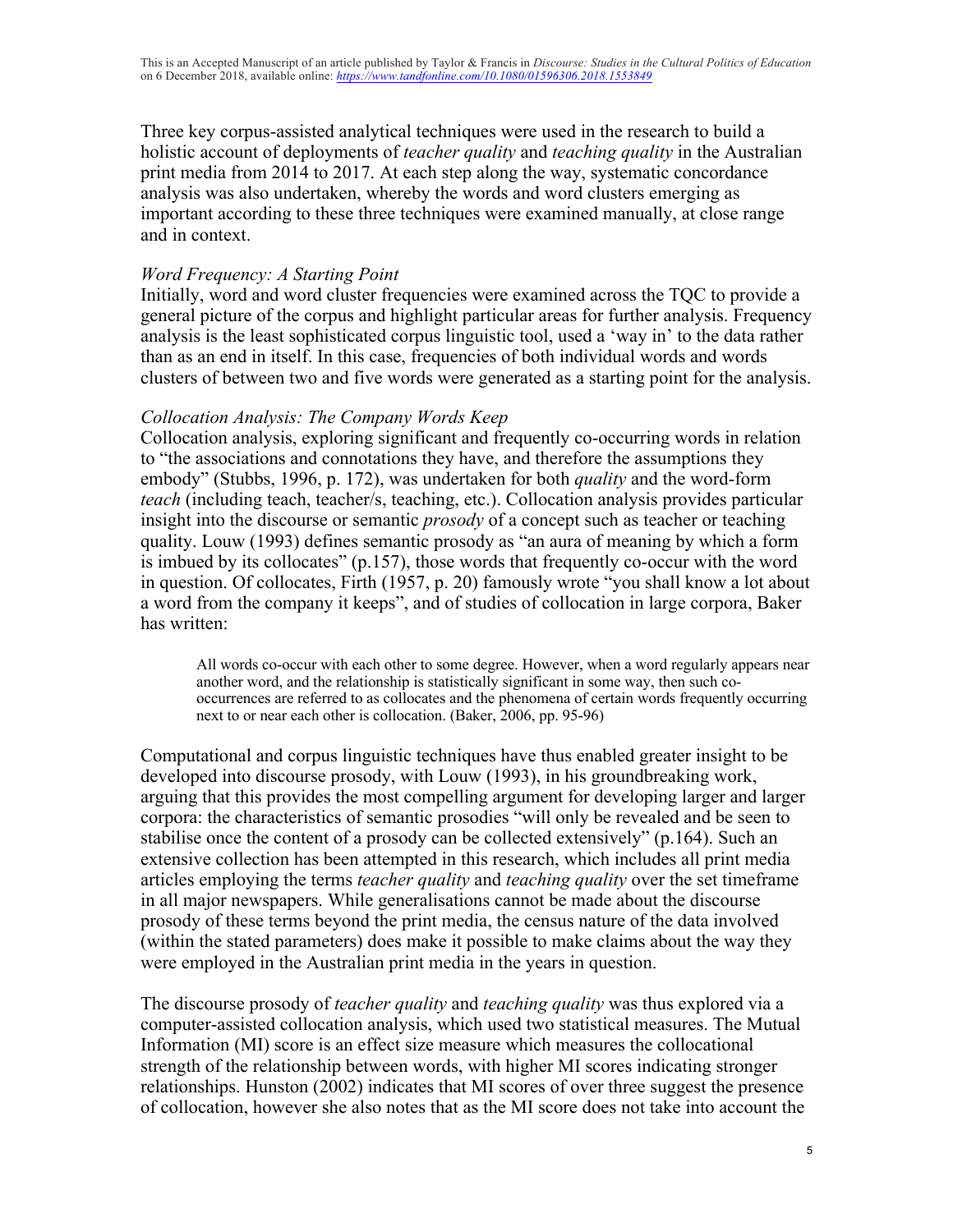size of the corpus under analysis, they alone do not provide adequate evidence of collocation. Similarly, McEnery, Xiao and Tono (2006) argue that "collocational strength is not always reliable in identifying meaningful collocations. We also need to know the amount of evidence available for a collocation" (p.56). They thus suggest drawing on the recommendation of Church et. al. (1994), that both the MI score, which measures collocational strength, and the t-score, which reflects the confidence with which we can conclude that there is indeed an association (and which takes into account the size of the corpus under examination) be used in identifying collocates. In this analysis, an intersection of these two measures has been used, where words with both an MI score greater than three and a t-score greater than two (McEnery et al., 2006, p. 56) have been identified as collocates of the search term. The collocation analysis was conducted using a 4:4 window (i.e. four words on either side of the search term or 'node word'), which is a standard procedure in exploring linguistic collocations (Scott & Tribble, 2006; Sinclair, Jones, & Daley, 1969).

### *Keyword Analysis: Exploring the 'Aboutness' of the Texts*

In corpus linguistic analysis, keywords are those identified as occurring more often in one group of texts than another, in a statistically significant sense. Baker (2006) notes that keywords go beyond mere frequency indicate the salience of particular words across a group of texts. To engage in keyword analysis, corpus linguistic software is used to establish a measure of 'keyness' in the form of either a test of significance (such as the log-likelihood statistic and associated p-value, which indicates how confident we can be that a keyword's appearance in a corpus cannot be accounted for by chance alone) and/or an effect size statistic, such as Hardie's Log Ratio statistic (Hardie, 2014). As Scott notes, keywords "give robust indications of the text's *aboutness*, together with indicators of style" (2010, p. 43). Keywords thus provide a sense of the important distinctions between texts and groups of texts, and convey a sense of the 'aboutness' of a large group of texts.

Keyword analysis works with a study corpus, in this case the TQC, and a reference corpus against which the study corpus is compared. For this analysis, the Wordsmith Tools 7 keyword function was used to compare the TQC to a subsection of the Australian portion of the *News on the Web* (NOW) corpus (Davies, 2013). The NOW corpus includes over three billion words gathered using Google News from 20 countries on a daily basis, and dates from 2010 to the present day, updated daily. The subsection of NOW used as the reference corpus was of Australian news texts only, from 2014 to 2017 inclusive, the same timespan as for the texts included in the TQC. This subsection of the NOW Corpus includes over 324,000,000 words in total, and over 611,000 distinct word types. A combination of measures of significance and effect size was used to identify keywords. The log-likelihood statistic was used to identify words that appear more frequently in the TQC than in the reference corpus in a statistically significant sense, as is usual in keyword analysis (McEnery et al., 2006; Oakes, 1998). A high threshold was set for this analysis: to be identified as a keyword, a word must appear in at least 10% of the texts in the TQC – this to ensure that the heavy use of a word in a small proportion of the texts within the corpus does not suggest keyness – and significance testing was conducted at the level of  $p < 0.000001$ , meaning that we can be 99.9999% confident that an identified keyword does not appear on the list by chance. The log ratio statistic (Hardie, 2014) was used to judge the relative importance of the differences in frequency once their significance had been established using log-likelihood.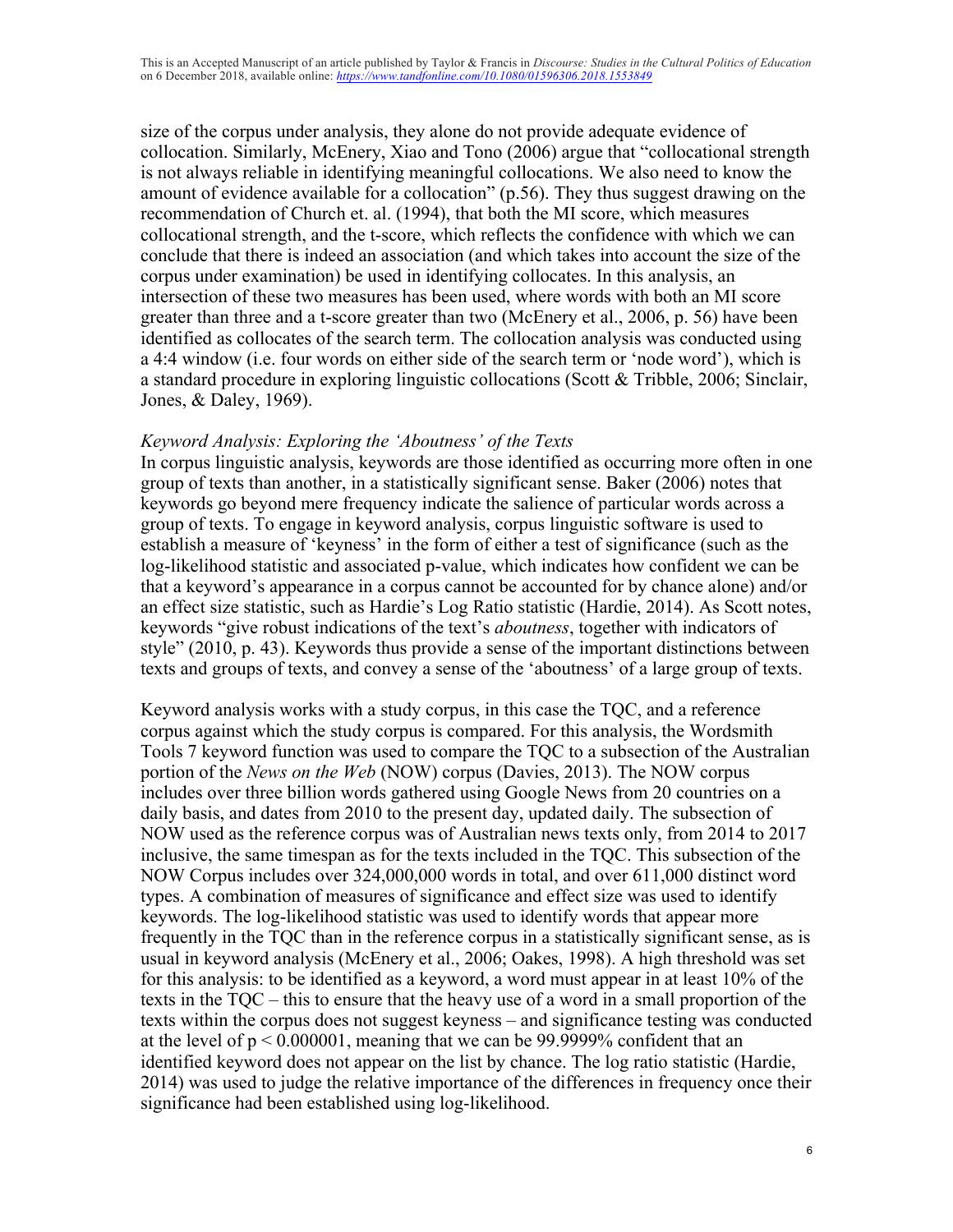# **Discourses of Teacher Quality**

As noted above, as a starting point, a word frequency list was developed from the TQC, highlighting the words used most frequently in the corpus. Table 2 below shows the 30 most frequent lexical words<sup>2</sup> in use in the corpus.

#### **Word List**

education, students, schools, school, said, teachers, teaching, teacher, quality, government, Australian, university, funding, Australia, student, universities, years, new, research, high, need, results, state, federal, time, standards, minister, learning, other, public

#### **Table 2: 30 most frequent lexical words**

Given the search terms used for selection of articles, the appearance of education-related words (such as *education, school/s, student/s, teacher/*s) on this list is not noteworthy. Similarly, neither is the appearance of *quality*. It should be noted, however that while *quality* appears in the corpus 548 times as part of one of the search terms, it also appears within the corpus on 424 additional occasions (that is, not as part of *teacher* or *teaching quality*), and this alone would have placed it in the top 30 most frequent lexical words in the corpus. We will return to the various uses of quality within the corpus in subsequent discussion. The proliferation of government-related words, such as *government, federal, state, Australia/n, public* and *minister* on this list suggests a political edge to the teacher quality discourse. *Said* is the only verb on this list, and raises a question about these articles and their tendency to draw on commentary: in subsequent discussion we will briefly explore the nature of these commentaries and who is doing the 'saying' in the corpus. Finally, the appearance of *standards* suggests a possible relationship between the concept of teacher quality and professional teaching standards in the media articles, another area for further exploration.

Word clusters of between two and five words were also explored in terms of frequency. Table 3 below presents the ten most frequent word clusters in the corpus, in order from most frequent ('teacher quality', with 369 appearances in 298 of the media texts) to least frequent ('quality of', with 151 appearances in 104 texts).

#### **Word List**

Teacher quality, education minister, the university, the government, literacy and numeracy, teaching quality, higher education, federal government, teacher education, quality of

#### **Table 3: Ten most frequent word clusters**

While the prevalence of 'teacher quality' and 'quality teaching' on this list is unsurprising, given their use as search terms, other word clusters echo and extend the observations made above in relation to frequencies. The frequent use of the clusters 'education minister' (256 times in 179 articles), 'the government' (231 in 120 articles), and 'federal government' (158 in 101 articles) resonates with the observations made above regarding the political edge of teacher quality discourse. In particular, the relative prevalence of 'federal government' points to the way in which the print media positions teacher quality as a national issue, part of what Lingard (1991) and Savage (2016; Savage

<sup>&</sup>lt;sup>2</sup> Baker (2006) notes that while grammatical words are useful in discerning the register of a text or group of texts, lexical words provide insight into the discourses within a corpus. For this reason, this discussion excludes grammatical words and focuses exclusively on lexical words.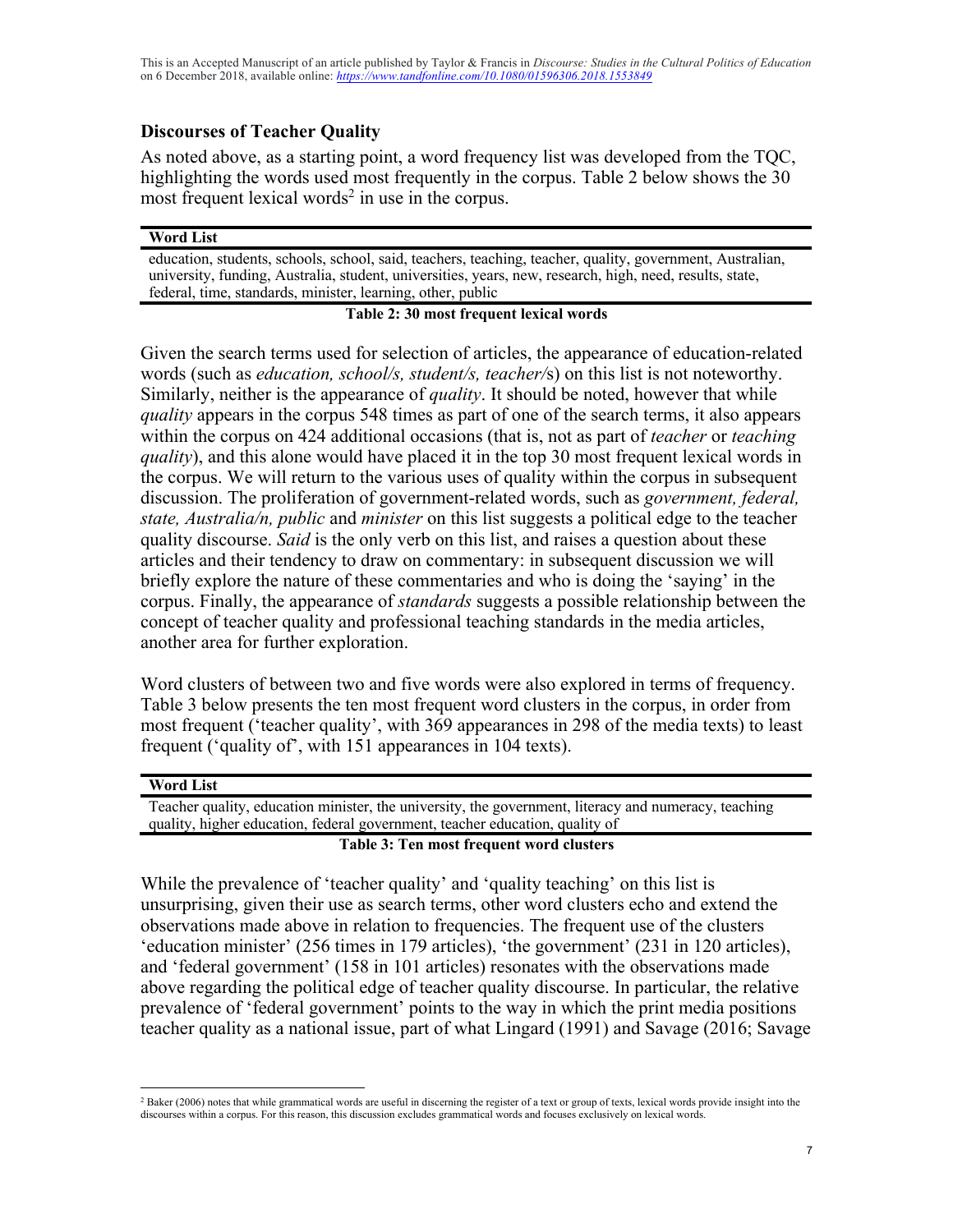& Lewis, 2017), among others, have conceptualised as the emergence of a federal field of education in Australia.

The appearance of 'literacy and numeracy' (185 times in 92 articles) and 'teacher education' (153 in 72 articles) on this list suggests a link between issues of teacher or teaching quality and literacy and numeracy standards of either students and/or teachers; or teacher education, respectively. The frequency of 'the university' (243 times in 106 articles) and 'higher education' (175 in 67 articles) reflects the number of articles in the corpus focusing either entirely or partially on university or further education (some of which focus specifically on initial teacher education, but the majority of which do not), and we will explore this issue more in further analysis of the use of the search terms within the text, below.

Having established which lexical words were used most frequently within the corpus, manual concordance analysis was employed to explore how selected words and phrases were used in context within the corpus.

## *Teacher Quality and Teaching Quality in Context*

In the first place, the search terms 'teacher quality' and 'teaching quality' were examined in order to ascertain which teachers were the subject of discussion. 76% of the occurrences of both search terms were found to relate to school teachers, the focus of this paper, while 24% were found to refer to other teachers (namely those in the higher and vocational education sectors)<sup>3</sup>. Table 4 below presents their breakdown according to the two search terms.

| <b>Search Term</b>      | <b>School Teachers</b> | <b>Other Teachers</b> | Total |
|-------------------------|------------------------|-----------------------|-------|
| Teacher Ouality         | 360                    |                       | 369   |
| <b>Teaching Quality</b> |                        |                       | 79    |

**Table 4: Deployments of Teacher and Teaching Quality in the Texts**

Of the 369 instances of the use of 'teacher quality' in the corpus, 360 (98%) referenced school teachers, while nine (2%) referenced teachers in higher/vocational education contexts. Conversely, of the 179 instances of 'teaching quality' in the corpus, only 57 (32%) related to school teachers, while the majority of references (122, equalling 68%) related to teachers in higher/vocational education. Clearly, the notion of 'teacher quality' is predominantly used in reference to school teachers, while 'teaching quality' is employed by the print media in more expansive ways. Gore, Ladwig and King (2004) draw attention to the difference between understanding good teaching as practised (as implied in 'teach*ing* quality') and embodied (as implied in 'teach*er* quality'), arguing that "where good teaching is understood as being about practices rather than bodies, there is likely to be a stronger receptivity to the idea of change in pedagogy as advocated in [Quality Teaching4]" (p. 7). The predominance of use of the term 'teacher quality' in relation to school teachers brings a connotation that there is something implicitly wrong with the teachers themselves, rather than with their practices, a notion further reinforced within the discourse of teacher quality, as we shall see. Conversely, in university and vocational education contexts, the high prevalence of 'teaching quality' in the corpus

<sup>&</sup>lt;sup>3</sup> Despite 19 mentions of early childhood education in the corpus, no use of either 'teaching quality' or 'teacher quality' in the corpus referred to early childhood teachers.<br><sup>4</sup> Quality Teaching is the model of pedagogy developed by Gore and Ladwig for the NSW Department of Education. See NSW Department of Education

and Training (2003).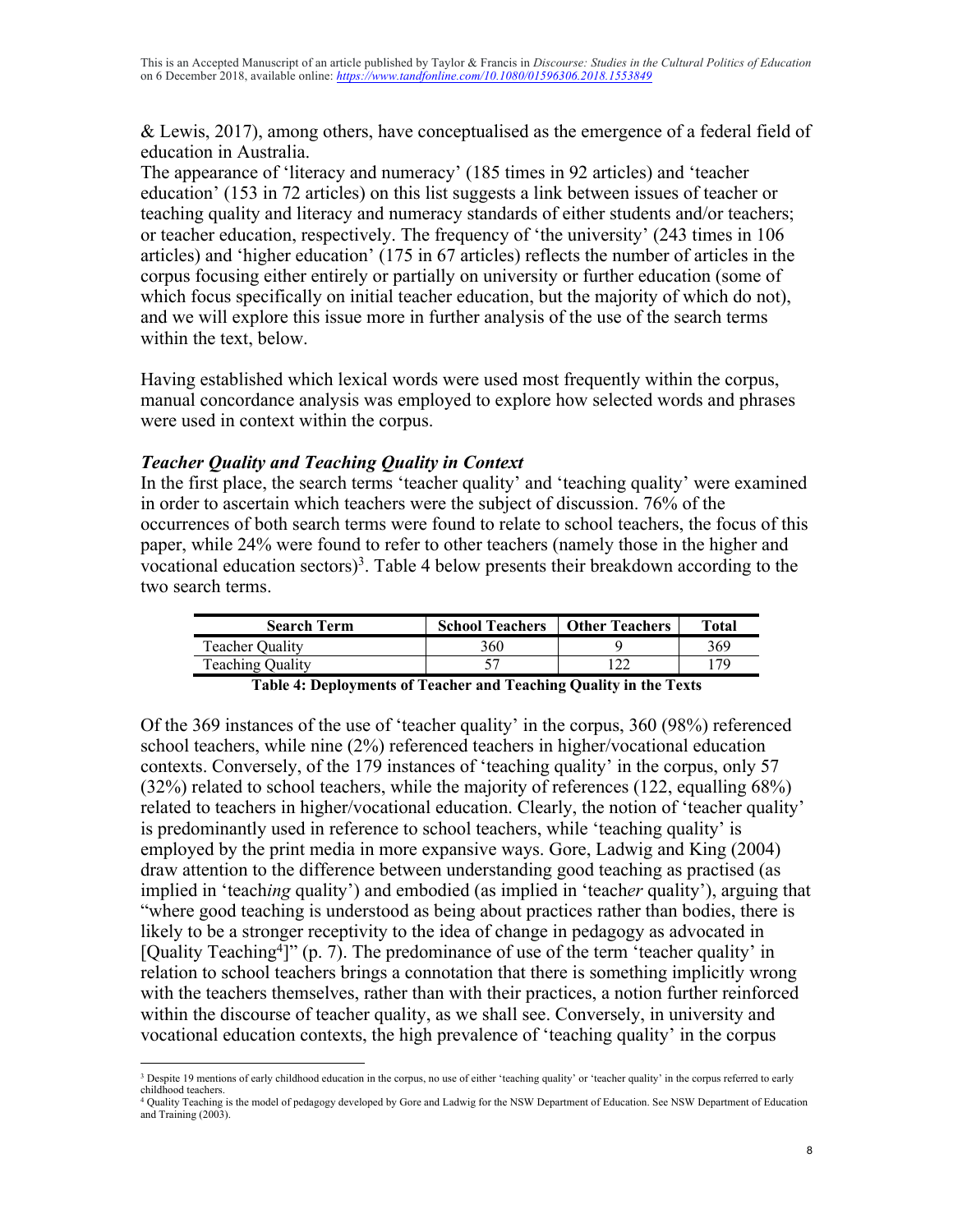suggests that the problem is regarded as a problem of practice, and of the structures and systems that allow for particular practices to flourish and others to wane. The upshot of this is an implicit understanding that the 'quality' problem in schools has to do with *who* is doing the teaching, while in universities and further education contexts it has more to do with the *how* of teaching, which, one might argue, is an infinitely easier issue to address. This difference will be further explored below.

Second, concordance analysis of the search terms was conducted to explore their immediate context, specifically focused on the verbs and adjectives used to the left of the search term, exploring what was being suggested about teacher quality in the texts. As an example, Table 5 below reproduces an extract of 15 lines of the concordance, utilising the most frequently-used word in the space immediately to the left of the search term, *improve.*

| <b>Concordance Extract: Teacher Quality</b> |
|---------------------------------------------|
|---------------------------------------------|

| that measures that can improve          | teacher quality are the best means of lifting students'       |
|-----------------------------------------|---------------------------------------------------------------|
| Everyone agrees we must improve         | teacher quality, but there is substantial disagreement on how |
| literacy and numeracy skills, improve   | teacher quality, raising autonomy and accountability in the   |
| standard for new teachers, improve      | teacher quality in every classroom and establish minimum      |
| review's recommendations to improve     | teacher quality. It also calls for practical training to be   |
| announced other measures to improve     | teacher quality, including basing salary increases for        |
| any initiative that helps to improve    | teacher quality". "The community expects very high            |
| it dismissed the opportunity to improve | teacher quality by elevating the calibre of teacher education |
| at the forefront of efforts to improve  | teacher quality is Emily Rhodes at Belmore South Public       |
| are blocking tough reforms to improve   | teacher quality and empower principals to halt the slide      |
| was leading reforms to improve          | teacher quality, to ensure that performance was rewarded in   |
| In a bid to improve                     | teacher quality, the Federal Government is requiring all      |
| pledging \$107 million to improve       | teacher quality, \$97 million for her Advance Queensland      |
| 38 recommendations to improve           | teacher quality - everything from better national             |
| committing \$16.9 million to improve    | teacher quality. The funds will be provided to the Australian |

**Table 5: Concordance Extract: Teacher Quality**

The concordance analysis highlighted that of the 548 occurrences of the two search terms, *teacher quality* and *teaching quality* in the texts, 143 (26%) referred to *improving* (including *lifting, boosting, enhancing* and *raising*) quality. 52 occurrences referred to *focusing on* (also including *targeting, emphasising, clampdown, investing*), while 18 referred to *declining* (including *reducing, poor, crisis in, neglect* and *falling*) teacher or teaching quality.

Third, given the frequent occurrence of *quality* in the texts, beyond instances where it appeared in the search terms themselves, concordance analysis was undertaken to explore exactly how and in relation to what, the concept of *quality* was used in the corpus outside of the search terms. Of the 972 instances of *quality* in the corpus, 548 occurred as part of the search terms *teacher quality* (369) and *teaching quality* (179). The remaining 424 occurrences of *quality* in the corpus related to ten different concepts (in a small number of cases, *quality* referred to more than one concept). Table 6 below lists these concepts, from most to least frequently referenced in the corpus.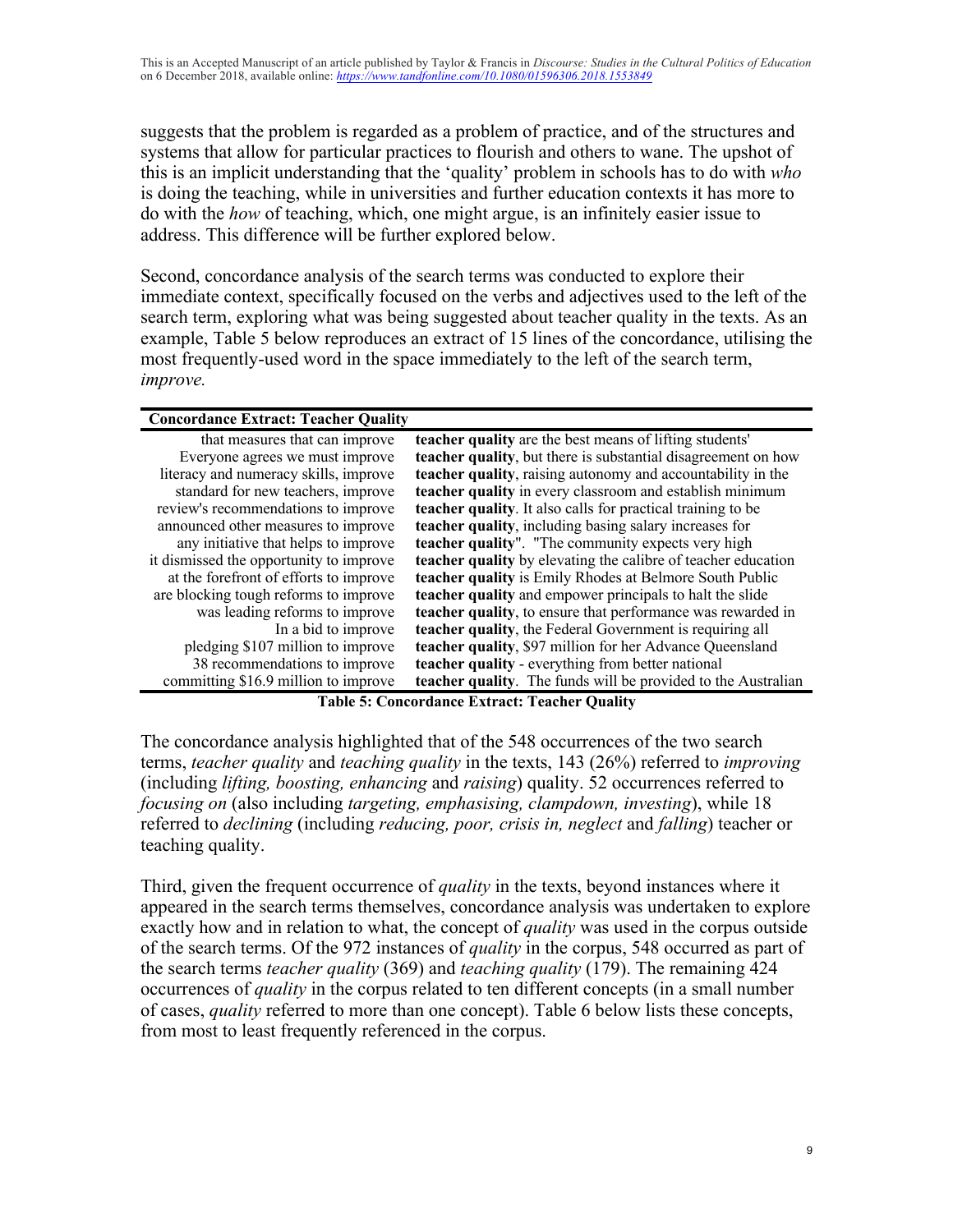| Concept                                                   | Freq | Concept                      | Freq |
|-----------------------------------------------------------|------|------------------------------|------|
| Teaching                                                  | 125  | School/s or Education System | 40   |
| Teacher/s                                                 | 56   | General 'quality'            | 39   |
| <b>Teacher Education</b><br>Students/Graduates/Courses    | 54   | Incidental 'quality'         | 20   |
| <b>Higher Education</b><br>Institutions/Courses/Graduates | 44   | Learning                     | 9    |
| Education                                                 | 42   | Early Childhood Education    | 6    |

#### **Table 6: Uses of Quality**

Even beyond the search terms themselves, mentions of *quality* most frequently related to teaching (125) and teachers (56). Together these two concepts account for almost 43% of the usages of *quality* in the corpus outside of the search terms. 54 instances related to the quality of either initial teacher education students, graduates or courses: together these account for approximately 13% of the uses of *quality* in the corpus. Mentions of research quality, the Tertiary Education Quality and Standards Agency, graduates of non- initial teacher education courses in higher education, higher education courses and institutions and campus quality accounted for 44 (10%) of the 424 appearances of *quality* in the corpus, and all exclusively relate to higher education as opposed to schooling.

The quality of schools and the school education system together accounted for 40 of the instances of *quality* in the corpus, while 39 of the occurrences referred to *quality* generally: that is, without linking the notion of quality to any other concept. A further 20 instances were incidental in that they bore no relationship to education at all. The quality of learning and of early childhood education accounted for nine and six instances respectively.

While the quality of a number of other concepts were mentioned a small number of times in the corpus, Table 6 highlights that *quality* is deployed in this corpus primarily in relation to teachers and teaching, to education and education systems generally, and to teacher education programs, student and graduates. Furthermore, the concordance analysis suggests that *quality* itself is often deployed in the context of a nominated deficit or other need for improvement in relation to these things. In essence, rather than celebrating quality that already exists, the usage holds that (low) quality is a problematic to be solved.

### *Voices of Authority in Media Texts on Teacher/Teaching Quality*

Given the frequency of *said* in the TQC, concordance analysis was conducted for its variants (including *says, say* and *saying*), in order to explore whose voices were utilised in the media articles. There were 1433 occurrences of *said*, 497 of *says*, 93 of *say* and 58 of *saying* in the TQC. All 2081 of these were manually examined, and of these, 1963 instances where *said* or its variants was used by way of drawing on sources were identified. These instances were further examined to identify the people and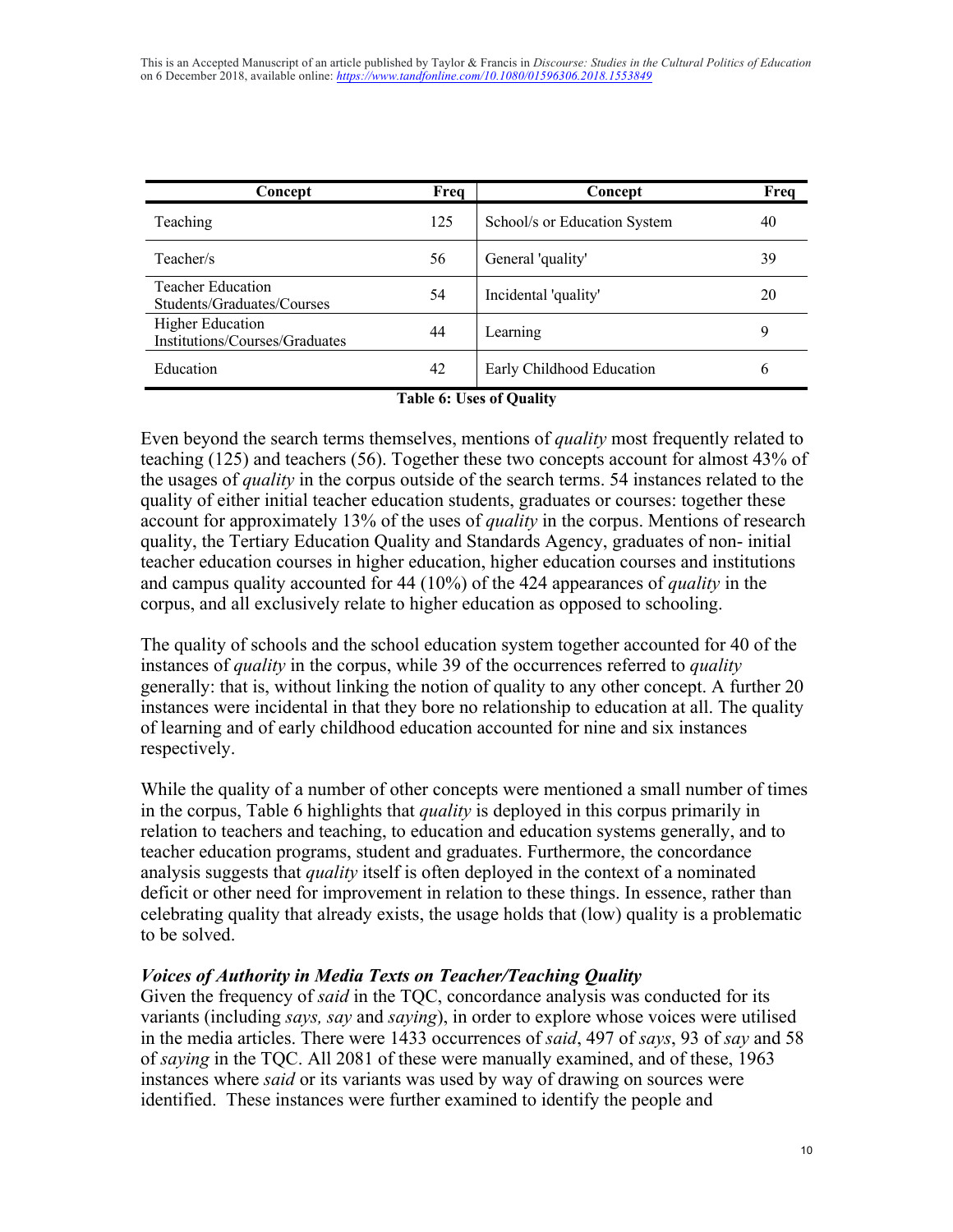organisations attributed to the 'saying'. Given the different usages of the search terms as identified in the concordance analysis presented above, for this analysis the TQC was divided into two subcorpora: articles focused on school education (342) and articles focused on higher/vocational education (90).

Members of 19 different groups provided source material for the 432 media articles, as represented in Table 7 below. Where individuals could conceivably be placed in more than one group (such as an academic who was also quoted as the chair of a policymaking body), they were assigned to one group based on the primary affiliation used in the article.

| Actor                                    | Total %<br>$n=1963$ | School %<br>$n=1550$ | HE/VE $%$<br>$n=413$ |
|------------------------------------------|---------------------|----------------------|----------------------|
| Politician/Government                    | 29.4                | 35.0                 | 8.5                  |
| Other Policy Actor                       | 17.6                | 15.1                 | 27.1                 |
| Academic Expert (Education-related)      | 9.9                 | 8.6                  | 14.8                 |
| School Principal                         | 5.8                 | 7.3                  | 0.0                  |
| Union Official/Union                     | 5.7                 | 6.9                  | 1.0                  |
| Vice Chancellor                          | 5.2                 | 2.3                  | 16.0                 |
| Policymaker                              | 4.4                 | 5.5                  | 0.0                  |
| School System/Network Representative     | 4.2                 | 5.4                  | 0.0                  |
| Teacher                                  | 3.7                 | 4.7                  | 0.0                  |
| Business/Industry Figure                 | 3.7                 | 2.4                  | 8.7                  |
| University Spokesperson                  | 2.8                 | 0.0                  | 13.3                 |
| Other Teacher/Principal Organisation     | 2.3                 | 3.0                  | 0.0                  |
| University Student                       | 1.5                 | 0.5                  | 5.6                  |
| <b>Educators/Other Education Experts</b> | 0.9                 | 1.0                  | 0.7                  |
| <b>Higher Education Organisation</b>     | 0.9                 | 0.1                  | 3.9                  |
| Parent                                   | 0.7                 | 0.8                  | 0.0                  |
| <b>Board Member</b>                      | 0.5                 | 0.5                  | 0.5                  |
| School Student                           | 0.4                 | 0.5                  | 0.0                  |
| Parent Organisation                      | 0.3                 | 0.3                  | 0.0                  |

#### **Table 7: Sources**

Politicians and Government spokespeople were by far the most frequent 'sayers' in the TQC, representing over 29% of the uses of *said.* This differed radically between the two sub-corpora, however, with politicians doing the saying in 35% of the cases in the schoolrelated articles but only 8.5% in the higher/vocational education-related articles. A consequence of this is that in articles referencing teaching or teacher quality in schools, voices of authority come almost as frequently from politicians as from the combined group of principals, teachers, unions, school system representatives, teachers and principals' organisations, parents and parent organisations, and academic and other experts on education (38.5%). By contrast, in articles related to higher/vocational education, vice chancellors and other university spokespeople, academic and other education experts, and higher education organisations and their representatives did 55.3% of the 'saying', as opposed to politicians with 8.5%.

'Other Policy Actors' including think tanks and other pseudo-educational organisations such as Teach for Australia and their employees, were the second most frequently cited sources, in 17.6% of instances across the whole corpus, highlighting their considerable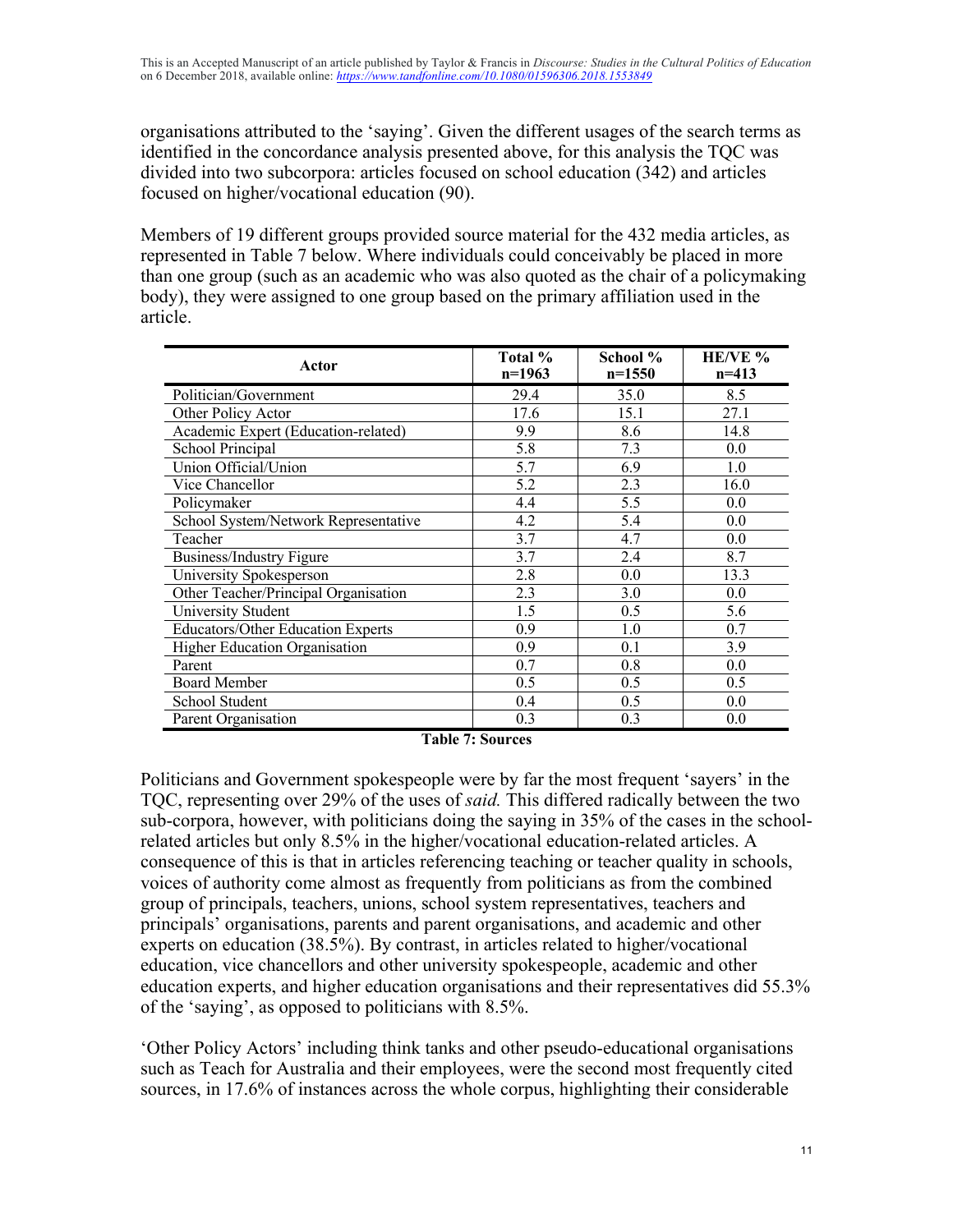influence (Lingard, 2016), but cited proportionally more frequently in the higher and vocational education texts (27.1%) than in the school-focused texts (15.1%). Academics with expertise in education were also cited proportionally more frequently in the higher and vocational education texts (14.8%) than in the school-related texts (8.6%).

# *The Discourse Prosody of Teacher and Teaching Quality*

Concordance analysis sheds contextual light on patterns of usage and highlights avenues for further analysis, but, as noted above, collocation analysis is required to truly understand the discourse or semantic *prosody* of a concept such as teacher or teaching quality. For this collocation analysis, the TQC was once again divided into the two subcorpora: one including articles focused on school education and one including articles focused on higher/vocational education. Collocations were run for *teaching quality* and *teacher quality* together, by school and higher/vocational education subcorpora.

# *Teacher and Teaching Quality at School and University*

Table 8 below highlights the 52 lexical collocates of *teacher quality* and *teaching quality* in the school-related subcorpus, presented in order according to their MI score (effect size).

### **Collocates: School Subcorpus**

curriculum, autonomy, accountability, improving, student, improve, parental, teacher, lifting student, lift, ensuring, Pyne, outcomes, learning, improvements, boost, reforms, investing, factors, standards, focus, school, raising, institute, academic, schools, education, measures, focused, professional, evidence, issue, important, push, increased, single, funding, training, quality, students, key, areas, class, development, better, including, national, million, government, more, said, one

### **Table 8: Collocates of 'teacher quality' and 'teaching quality' (School subcorpus)**

Many of the collocates in Table 8 (such as *autonomy, accountability, improving, improve, lifting, outcomes*, etc.) suggest that when used in relation to schools, the terms *teacher quality* and *teaching quality* are strongly situated within discourses of improvement, accountability and standards. The appearance of *government* and *Pyne* (the federal Minister for Education and Training from 2013 to September 2015) provides further evidence for the claims made earlier regarding teacher/ing quality as a political issue, while words such as *funding* and *million* point to the ongoing discussion of the links between school improvement, quality and funding in the Australian media from 2012 to the present day (Mockler, 2014).

Most illuminating is the contrast between these collocates and the 15 lexical collocates of *teacher quality* and *teaching quality* in the higher/vocational education texts, as represented in Table 9.

| <b>Collocates: Higher/Vocational Education Subcorpus</b>                                                  |
|-----------------------------------------------------------------------------------------------------------|
| satisfaction, student, output, engagement, Flinders, rating, stars, universities, skills, staff, research |
| students, star, experience, support, five, one                                                            |
| Toble 0. Collegates of itsechan quality' and itseching quality' (Higher vegetional ed subcounse)          |

**Table 9: Collocates of 'teacher quality' and 'teaching quality' (Higher/vocational ed. subcorpus)**

The higher/vocational education collocates reflect the context in which teaching/teacher quality is most often raised in these articles, namely around the release of student survey results, relating to student satisfaction, engagement and experience; and institutional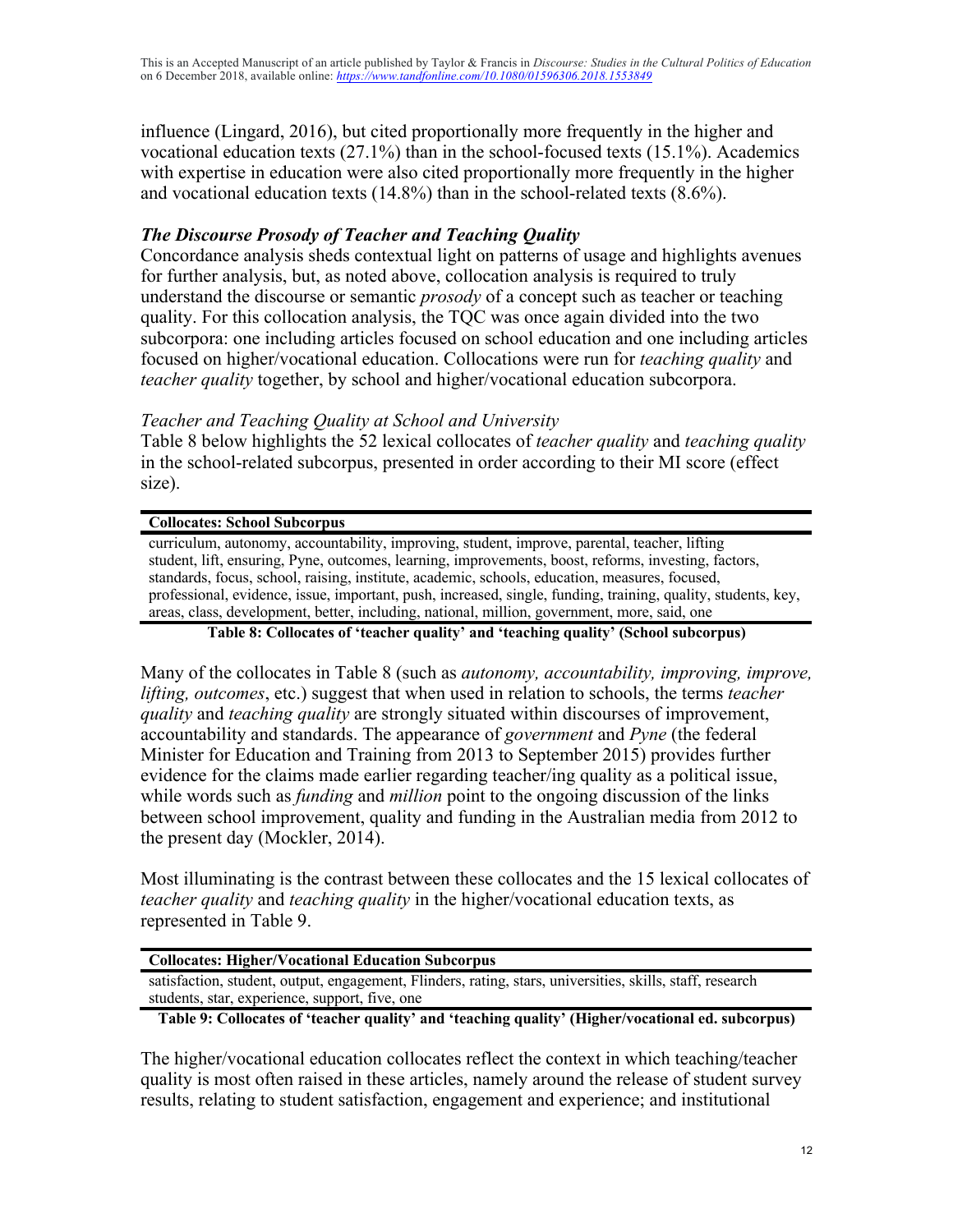rankings relating to four and five stars, research outputs and so on. *Flinders* refers to Flinders University, whose performance in international rankings was the subject of almost 10% of the articles in this subcorpus. The discourse prosody of teacher/ing quality when used in relation to university lecturers or teachers in the vocational education sector stands in stark contrast to that of its use in relation to school teachers. Teaching/teacher quality in the context of higher/vocational education is associated with institutions and measures of their quality, often linked to the positioning of students as customers or consumers of education (Pitman, 2016). Concordance analysis revealed that the absence of either positive or negative qualifiers amongst the collocates in this subcorpus reflects the fact that within these texts, teaching/teacher quality is observed to be of an adequate or good standard as often as lamented as in need of improvement, a direct contrast to the discourse prosody of the term when used in relation to schools and school teachers.

# *Keyword Analysis: Teacher Quality as a Political/Policy Tool*

As introduced above, a keyword analysis, highlighting words used more frequently in the TQC relative to the News on the Web (NOW) corpus (Davies, 2013), a reference corpus of general media articles, was undertaken. Using the criteria elaborated previously, 170 keywords were identified as used more frequently (as measured in terms of statistical significance) in the TQC than in the reference corpus. Table 10 below highlights the 50 top lexical keywords (ordered according to log ratio).

### **Keywords**

**Government's, Australia's, Piccoli, numeracy, Gonski, NAPLAN**, teaching, teachers, principals, teacher, **literacy, curriculum**, classroom, **maths, graduates**, classrooms, universities, educators, schooling, **Pyne,** courses, schools, **Birmingham**, educational, education, tertiary, teach, student, students, **disadvantaged, graduate, rankings, profession, qualifications, outcomes, achievement**, quality, Chancellor**, subjects, standards,** degrees, school, **Adrian**, learning, **Catholic, funding, Christopher, reforms**, classes, taught

### **Table 10: 50 Top Lexical Keywords**

With regard to *aboutness*, this list of keywords is revealing. First, as might be expected given the search terms around which the TQC was constructed, a high proportion of the keywords might be regarded as broadly educational – for example, *education, teachers, schools, students* and so on. The words included in the search terms themselves also appear on the list. More interesting, however, are the 26 keywords that appear in bold, some of which are education-related but not so broad as to be generally related to education or specifically to teachers. These keywords reveal that print media articles discussing teacher quality are also focused on aspects of education such as *numeracy, literacy, curriculum, maths,* and *NAPLAN*, as well as links into funding debates through the keywords *Gonski, disadvantaged, Catholic* and *funding*. A separate set of bolded keywords once again highlights the political edge to teacher quality discourses, including *Government's, Piccoli* (after then NSW Minister for Education, Adrian Piccoli), *Pyne* (after previous Federal Minister for Education and Training, Christopher Pyne), and *Birmingham* (after current Federal Minister for Education and Training, Simon Birmingham). *Australia's* also speaks to this political edge, with teacher quality positioned as an issue of national concern. A final set reflect the accountability underpinnings of teacher quality discourses, comprising the keywords *rankings, outcomes, achievement, standards,* and *reforms*.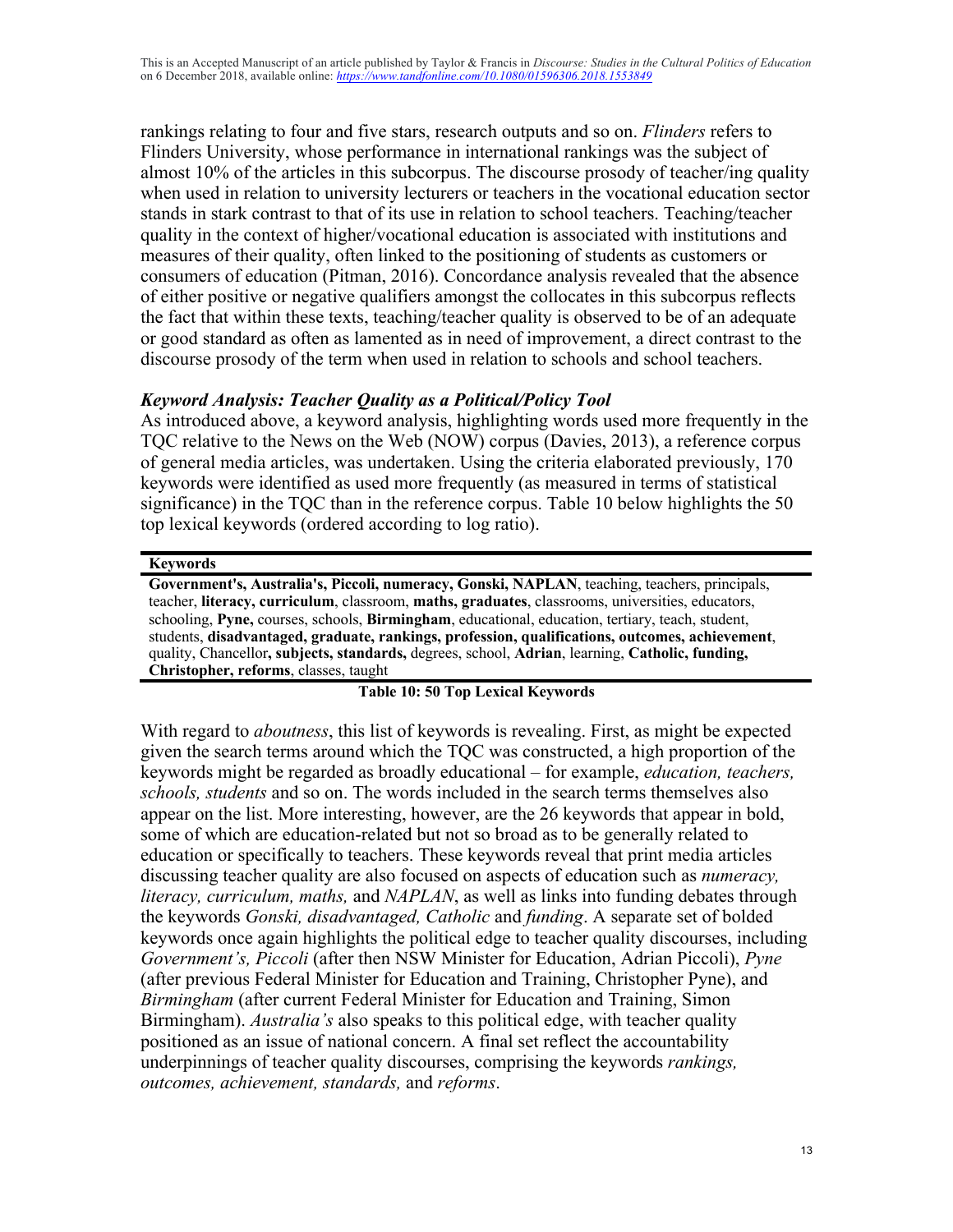# **Conclusion: Deployments of Teacher Quality**

This analysis highlights two key phenomena at work in relation to discourses of teacher quality. The first is that the notion of teacher quality itself is deployed differently in different contexts. As we have seen, the discourse prosody of *teacher quality* varies between the realms of school and higher/vocational education within the Teacher Quality Corpus. In relation to school teachers, frequency, collocation, concordance and keyword analysis has highlighted that *teacher quality* is largely associated with technologies of standards and accountability, and itself positioned as a technology of reform, a phenomenon requiring constant vigilance and continuous improvement. In relation to higher and vocational education, the discussion is far more likely to be about *teaching* rather than *teacher* quality, which is positioned as one element among many in institutional excellence and/or popularity. While teacher quality in schools is positioned as a problem in need of improvement, such a positioning does not prevail when it comes to higher or vocational education contexts.

Furthermore, the highly political nature of discourses of (school) teacher quality is demonstrated by this analysis. This can be seen not only in the prevalence of reference to governments, ministers, and the national interest reflected in the frequency, collocation and keyword analyses, but also in the concordance analysis for the verb *to say*, which highlighted the frequency with which the voices of politicians and other policy-makers were employed within the texts. Once again, in this we can observe a contrast between discourses of school teacher quality and discourses of teacher/ing quality in higher/vocational education, where politicians are seldom called upon to provide comment, and expert comment from within the sector is far more common.

This analysis serves to highlight that the discourse of teacher quality as represented in the print media is worthy of problematising: the notion itself is neither innocent nor apolitical, and its deployment is an example of what has been categorised in previous research as application of the 'problem frame' (Altheide, 1997, 2015) in news discourses about education (Baroutsis, 2016, 2017; Mockler, 2016). What is different about this analysis is that it has utilised not a selection of articles related to the phenomenon under investigation over the given timeframe, but rather *all* articles within the set search term and timeframe parameters. This has allowed a comprehensive exploration of the patterns at work across a substantial number of texts, and for broad conclusions to be drawn about the emergent discourses. A limitation of this approach is, of course, the lack of close contextual analysis of these patterns, although a substantial amount of concordance analysis was undertaken alongside the statistical analysis to ensure that the conclusions drawn about the patterns were consistent with the language in use. Future research might focus on a 'downsampled' (Baker & Levon, 2015) selection of texts, chosen for their prototypicality (Anthony & Baker, 2015), at closer range, to explore the specific 'moves' that constitute the deployment of teacher quality in the print media; and also engage in corpus-assisted analysis of key policy texts, to test how far the origins of media discourses of education might find their roots in education policy.

Despite taking a very different methodological and analytical approach, it is interesting to note that these findings resonate with, and in some ways confirm on a broader scale, those of recent studies employing critical discourse analysis, framing analysis, and other methods to explore more general representations of education in the media, many of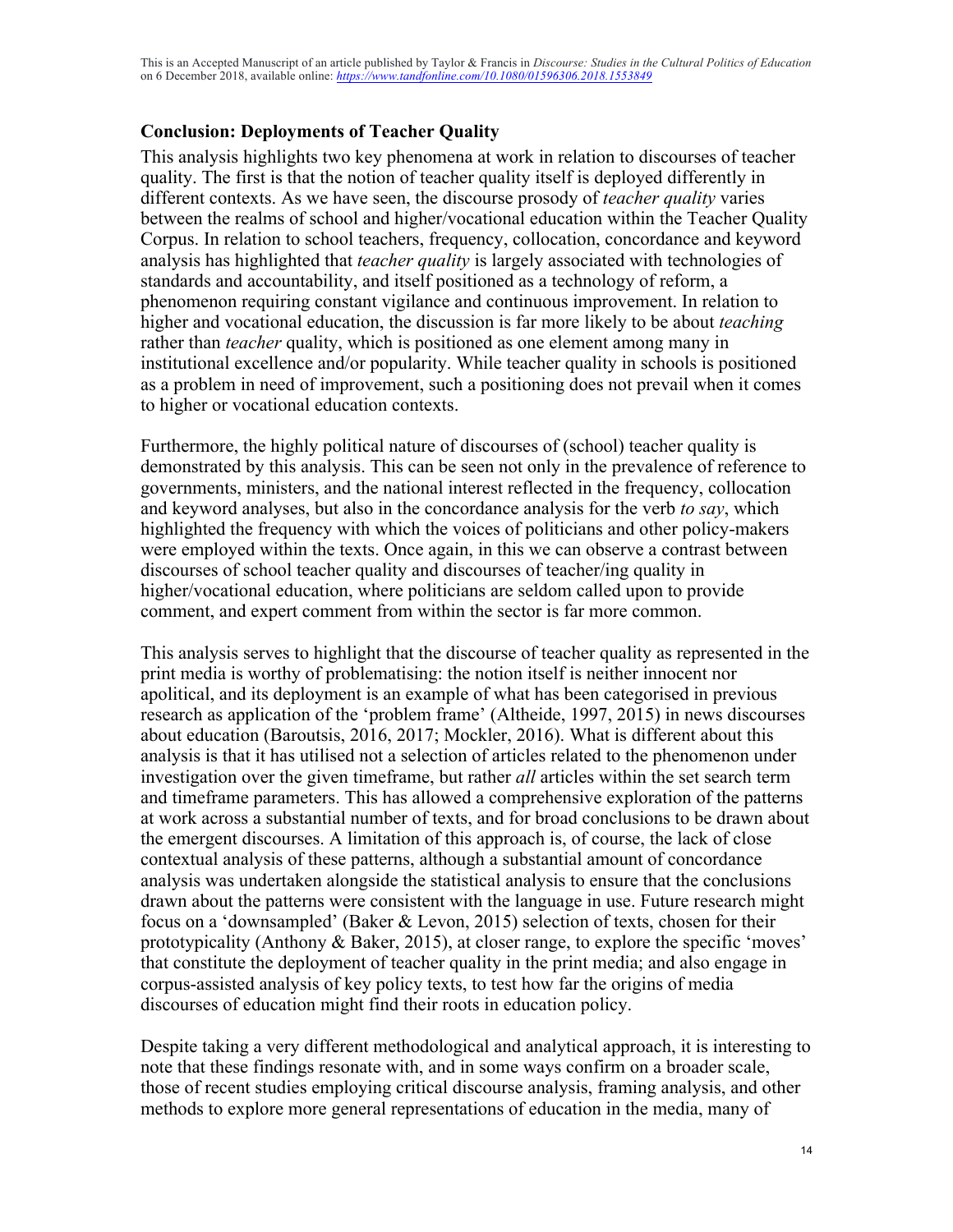which have necessarily included a focus on teachers. In these studies, crisis often emerges as a significant theme. As Ball (2008) observed a decade ago, much media coverage of education focuses on 'blaming' teachers, a phenomenon highlighted in Keogh and Garrick's (2011) close sociolinguistic analysis of a single news article, in which they conclude that "this article, along with other negative articles about teacher quality that appear regularly in the media, must inevitably contribute to continuing and pervasive public deficit views of teachers and teaching" (p.433). Evidence of this perceived crisis of teacher quality and its manifestation in the print media is similarly provided through analysis of a selection of articles at closer range in the work of Alhamdan et al. (2014) and Shine (2015), who found that "the message that teachers and schools were failing Australian students was the dominant theme" in her analysis of print media articles on NAPLAN. Furthermore, the deployment of teacher/ing quality identified in this analysis sits comfortably with tales told in the print media of a crisis of falling educational standards at a system level, as identified in recent work by Baroutsis (2016) and Mockler (2016). As a recurring theme, crisis is understood within the research to play a pivotal role in the shaping of media representations across time and geographical space, and consequently, in shaping public discourses of education, resonant once again with Altheide's conceptualisation of 'the problem frame'.

Finally, the key messages from this analysis are consistent with recent work on teacher quality which focuses on the shifting nature of discourses of teacher quality, and the work these discourses do in modern-day democracies. Connell, for example, has identified the contemporary resonance of *teacher quality* with neoliberal discourses of standards and accountability in education, arguing that this has given rise to "an extremely questionable way of operationalising teacher quality" (2009, p. 226). Berliner has written of the "silly and costly compliance-oriented actions" (2005, p. 206) that have emerged from political mandates around teacher quality in the United States, while Bourke, Ryan and Lloyd (2016) have linked ongoing teacher quality debates to regimes of standards, accountability and standardisation of practice. The findings from this study suggest that the media plays a key role in shaping and/or reflecting the links between discourses of (school) teacher quality and notions of standards and accountability in education; and also in reflecting the highly politicised and political nature of teacher quality discussions and debates in Australia at this time.

### **References**

- Alhamdan, B., Al-Saadi, K., Baroutsis, A., Du Plessis, A., Hamid, O. M., & Honan, E. (2014). Media representation of teachers across five countries. *Comparative Education, 50*(4), 490-505.
- Altheide, D. L. (1997). The news media, the problem frame, and the production of fear. *The sociological quarterly, 38*(4), 647-668.
- Altheide, D. L. (2015). Media logic. In G. Mazzoleni, K. G. Barnhurst, & K. Ikeda (Eds.), *The international encyclopedia of political communication* (pp. 750-756). Hoboken, NJ: Wiley.
- Anthony, L., & Baker, P. (2015). ProtAnt: A tool for analysing the prototypicality of texts. *International Journal of Corpus Linguistics, 20*(3), 273-292.
- Australian Government Department of Education and Training. (2016). Students First. Retrieved from http://web.archive.org/web/20170707052404/https://www.studentsfirst.gov.au/
- Australian Government Department of Education and Training. (2017). Teacher Quality. Retrieved from http://web.archive.org/web/20170629100104/https://www.studentsfirst.gov.au/teacher-quality
- Baker, P. (2006). *Using Corpora in Discourse Analysis*. London: Bloomsbury Academic.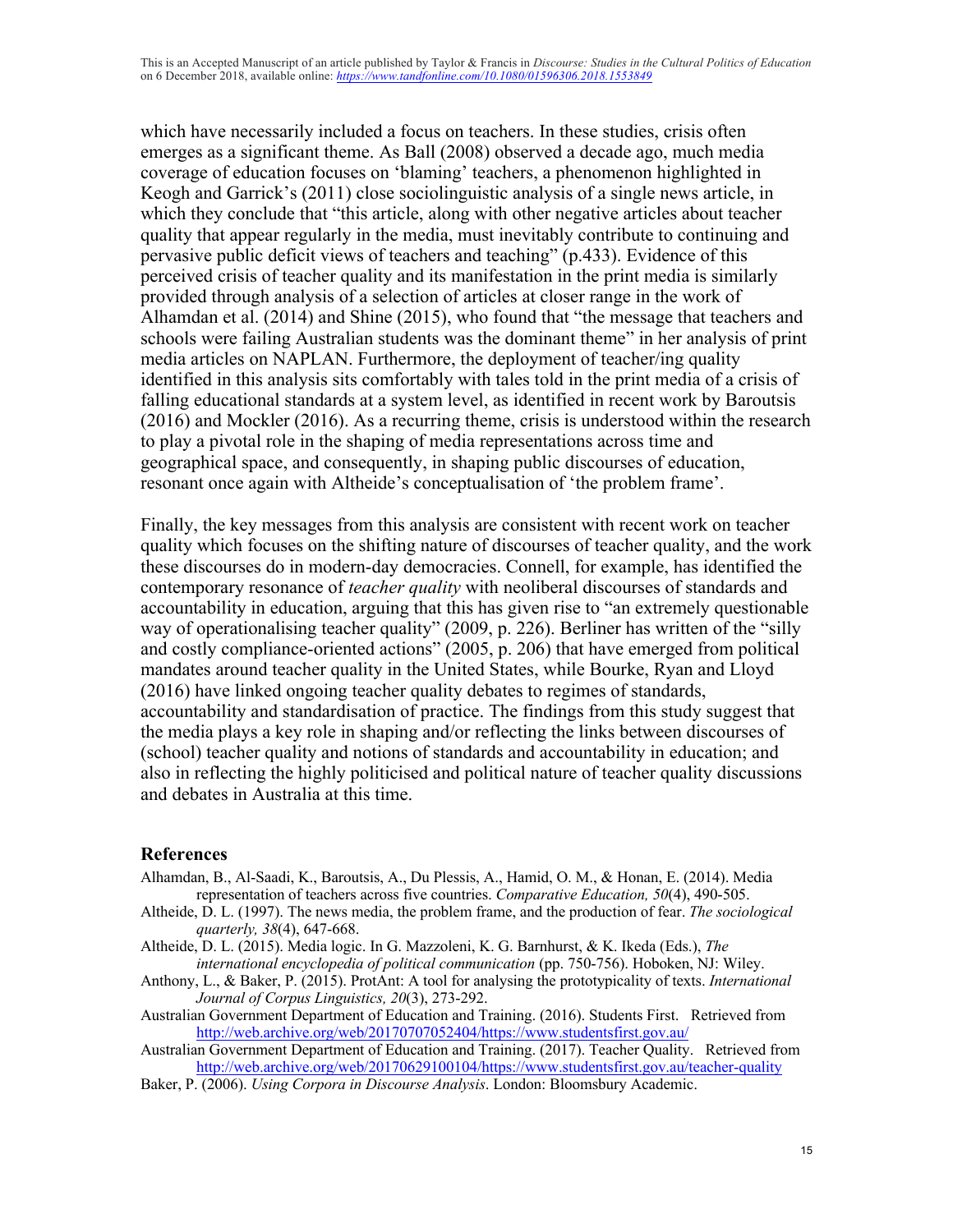- Baker, P., Gabrielatos, C., Khosravinik, M., Krzyżanowski, M., McEnery, T., & Wodak, R. (2008). A useful methodological synergy? Combining critical discourse analysis and corpus linguistics to examine discourses of refugees and asylum seekers in the UK press. *Discourse & Society, 19*(3), 273-306.
- Baker, P., Gabrielatos, C., & McEnery, T. (2013). *Discourse Analysis and Media Attitudes: The representation of Islam in the British Press*. Cambridge: Cambridge University Press.
- Baker, P., & Levon, E. (2015). Picking the right cherries? A comparison of corpus-based and qualitative analyses of news articles about masculinity. *Discourse & Communication, 9*(2), 221-236.
- Ball, S. (2008). *The Education Debate*. Bristol: The Policy Press.
- Baroutsis, A. (2016). Media accounts of school performance: reinforcing dominant practices of accountability. *Journal of Education Policy*, 1-16. doi:10.1080/02680939.2016.1145253
- Baroutsis, A. (2017). Understanding media mentalities and logics: institutional and journalistic practices, and the reporting of teachers' work. *Discourse: Studies in the Cultural Politics of Education*, 1-15. doi:10.1080/01596306.2017.1399861
- Berliner, D. C. (2005). The near impossibility of testing for teacher quality. *Journal of Teacher Education, 56*(3), 205-213.
- Blackmore, J., & Thorpe, S. (2003). Media/ting change: the print media's role in mediating education policy in a period of radical reform in Victoria, Australia. *Journal of Education Policy, 18*(6), 577- 595.
- Bourke, T., Ryan, M., & Lloyd, M. (2016). The discursive positioning of graduating teachers in accreditation of teacher education programs. *Teaching and Teacher Education, 53*, 1-9.
- Cabalin, C. (2015). Mediatizing higher education policies: discourses about quality education in the media. *Critical Studies in Education, 56*(2), 224-240. doi:10.1080/17508487.2014.947300
- Chesky, N., & Goldstein, R. (2016). Whispers that echo: Girls' experiences and voices in news media reports about STEM education reform. *Journal for critical education policy studies, 14*(2).
- Church, K., Gale, W., Hanks, P., Hindle, D., & Moon, R. (1994). Lexical substitutability. In B. Atkins & A. Zampolli (Eds.), *Computational Approaches to the Lexicon* (pp. 153-177). Oxford: Oxford University Press.
- Cohen, J. L. (2010). Teachers in the news: a critical analysis of one US newspaper's discourse on education, 2006-2007. *Discourse: Studies in the Cultural Politics of Education, 31*(1), 105-119.
- Connell, R. W. (2009). Good teachers on dangerous ground: towards a new view of teacher quality and professionalism. *Critical Studies in Education, 50*(3), 213 - 229.
- Davies, M. (2013). Corpus of News on the Web (NOW): 3+ billion words from 20 countries, updated every day. Retrieved from https://corpus.byu.edu/now/
- Fenech, M., & Wilkins, D. P. (2017). Representations of childcare in the Australian print media: An exploratory corpus-assisted discourse analysis. *The Australian Educational Researcher, 44*(2), 161-190.
- Firth, J. (1957). *Papers in Linguistics 1934-1951*. London: University Press.
- Gore, J., Ladwig, J., & King, B. (2004). *Professional learning, pedagogical improvement, and the circulation of power*. Paper presented at the Australian Association for Research in Education Annual Conference, University of Melbourne.
- Hardie, A. (2014). CASS Blog: Log ratio An informal introduction. Retrieved from http://cass.lancs.ac.uk/?p=1133
- Hunston, S. (2002). *Corpora in Applied Linguistics*. Cambridge: Cambridge University Press.
- Keogh, J., & Garrick, B. (2011). Creating Catch 22: zooming in and zooming out on the discursive constructions of teachers in a news article. *International Journal of Qualitative Studies in Education, 24*(4), 419-434.
- Lingard, B. (1991). Policy‐making for Australian schooling: the new corporate federalism. *Journal of Education Policy, 6*(1), 85-90.
- Lingard, B. (2016). Think Tanks,'policy experts' and 'ideas for'education policy making in Australia. *The Australian Educational Researcher, 43*(1), 15-33.
- Louw, B. (1993). Irony in the text or insincerity in the writer? The diagnostic potential of semantic prosodies. In M. Baker, G. Francis, & E. Tognini-Bonelli (Eds.), *Text and technology* (Vol. 240, pp. 157-192). Amsterdam: John Benjamins.
- McCombs, M. (2014). *Setting the Agenda: The Mass Media and Public Opinion* (2nd ed.). Cambridge: Polity Press.
- McEnery, T., Xiao, R., & Tono, Y. (2006). *Corpus-based language studies: An advanced resource book*. London: Routledge.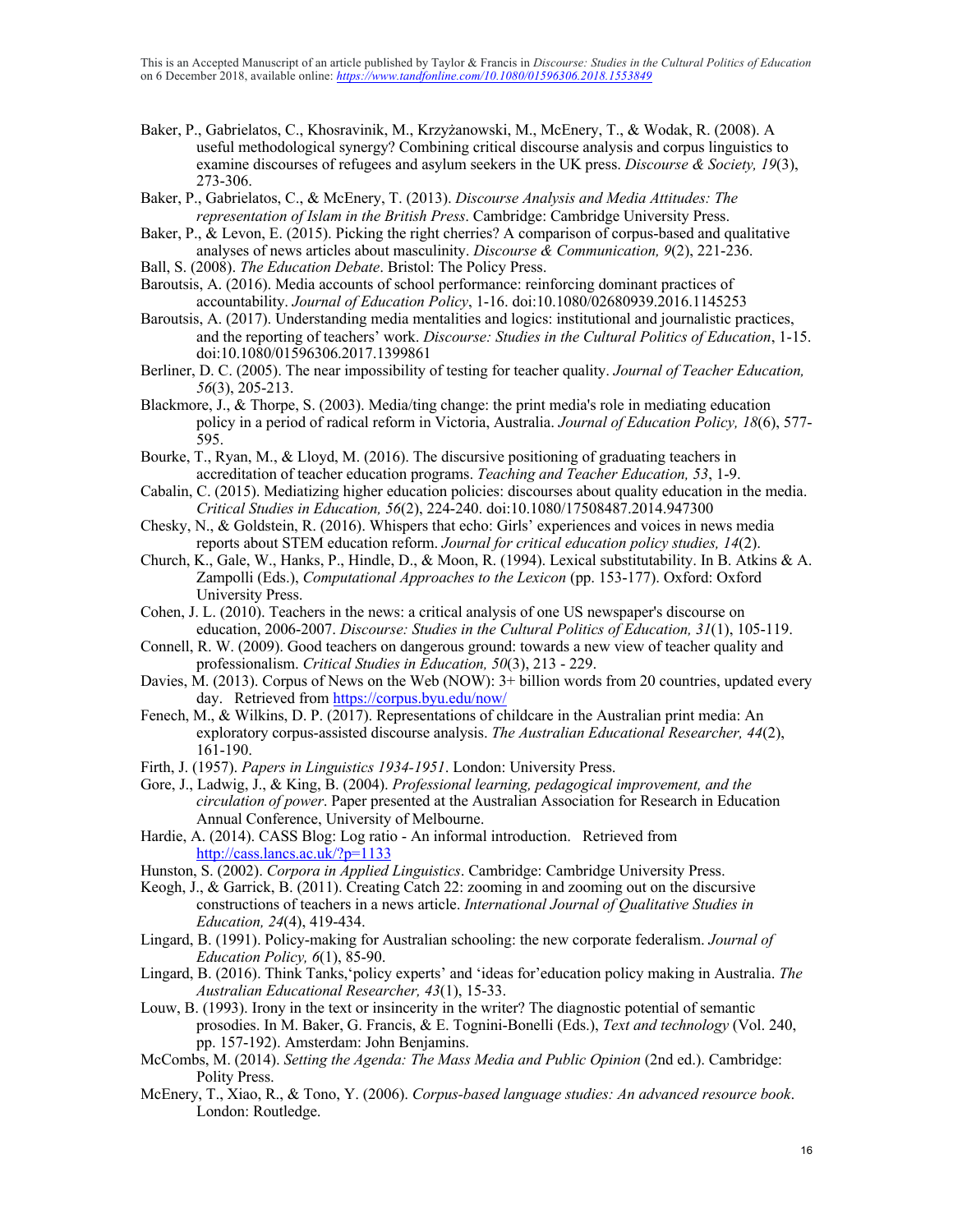- McLeod, J. (1989). Debating English curriculum in the 1980s: Questions about ideology, discourses and commonsense. *Melbourne Studies in Education, 31*(1), 107-120. doi:10.1080/17508488909556234
- Mills, M., & Keddie, A. (2010). Cultural reductionism and the media: polarising discourses around schools, violence and masculinity in an age of terror. *Oxford Review of Education, 36*(4), 427-444.
- Mockler, N. (2013). Reporting the 'Education Revolution': MySchool.edu.au in the Print Media. *Discourse: Studies in the Cultural Politics of Education, 34*(1), 1-12.
- Mockler, N. (2014). Simple solutions to complex problems: moral panic and the fluid shift from 'equity' to 'quality' in education. *Review of Education, 2*(2), 115-143.
- Mockler, N. (2016). NAPLAN and the Problem Frame: Exploring representations of NAPLAN in the print media, 2010-2013. In B. Lingard, G. Thompson, & S. Sellar (Eds.), *National Testing in Schools" An Australian Assessment* (pp. 181-198). Abingdon: Routledge.
- Mockler, N. (2018). Early Career Teachers in Australia: A Critical Policy Historiography. *Journal of Education Policy, 33*(2), 262-278.
- NSW Department of Education and Training. (2003). *Quality Teaching in NSW Public Schools: Discussion Paper*. Sydney: NSW DET.
- NSW Government. (2013). Great Teaching, Inspired Learning: A Blueprint for Action. Sydney: NSW Government.
- Oakes, M. (1998). *Statistics for Corpus Linguistics*. Edinburgh: Edinburgh University Press.
- Pettigrew, M., & MacLure, M. (1997). The press, public knowledge and the grant maintained schools policy. *British Journal of Educational Studies, 45*(4), 392-405.
- Pitman, T. (2016). The evolution of the student as a customer in Australian higher education: a policy perspective. *The Australian Educational Researcher, 43*(3), 345-359.
- Punakallio, E., & Dervin, F. (2015). The best and most respected teachers in the world? Counternarratives about the 'Finnish miracle of education'in the press. *Power and Education, 7*(3), 306-321.
- Rivers, W. (2016). The Media as Shadow Government. In D. Protess & M. McCombs (Eds.), *Agenda Setting: Readings on Media, Public Opinion and Policymaking*. London and New York: Routledge.
- Robert, S. (2012). (En)gendering responsibility: A critical news analysis of Argentina's education reform, 2001–2002. *Discourse: Studies in the Cultural Politics of Education, 33*(4), 485-498.
- Savage, G. (2016). Who's steering the ship? National curriculum reform and the re-shaping of Australian federalism. *Journal of Education Policy, 31*(6), 833-850.
- Savage, G., & Lewis, S. (2017). The phantom national? Assembling national teaching standards in Australia's federal system. *Journal of Education Policy*, 1-25. doi:10.1080/02680939.2017.1325518
- Scott, M. (2010). Problems in investigating keyness, or clearing the undergrowth and marking out trails. In M. Bondi & M. Scott (Eds.), *Keyness in Texts* (pp. 43-58). Amsterdam: John Benjamins Publishing.
- Scott, M. (2018). Wordsmith Tools (Version 7). Stroud, UK: Lexical Analysis Software.
- Scott, M., & Tribble, C. (2006). *Textual Patterns*. Amsterdam: John Benjamins.
- Shine, K. (2015). Are Australian teachers making the grade? A study of news coverage of NAPLAN testing. *Media International Australia, 154*(1), 25-33.
- Shine, K., & O'Donoghue, T. (2013). Teacher representation in news reporting on standardised testing: A case study from Western Australia. *Educational Studies, 39*(4), 385-398.
- Sinclair, J., Jones, S., & Daley, R. (1969). *English Collocation Studies: The OSTI Report*. London Mimeo.
- Stack, M. (2007). Representing school success and failure: Media coverage of international tests. *Policy Futures in Education, 5*(1), 100-110.
- Stubbs, M. (1996). *Text and Corpus Analysis*. London: Blackwell.
- Takayama, K. (2010). Politics of externalization in reflexive times: Reinventing Japanese education reform discourses through "Finnish PISA success". *Comparative Education Review, 54*(1), 51-75.
- Thomas, S. (2003). 'The Trouble with Our Schools': A Media Construction of Public Discourses on Queensland Schools. *Discourse: Studies in the Cultural Politics of Education, 24*(1), 19-33.
- Thomson, P., Blackmore, J., Sachs, J., & Tregenza, K. (2003). High Stakes Principalship Sleepless Nights, Heart Attacks and Sudden Death Accountabilities: Reading Media Representations of the United States Principal Shortage. *Australian Journal of Education, 47*(2), 118-132.
- Ulmer, J. B. (2016). Re-framing teacher evaluation discourse in the media: an analysis and narrative-based proposal. *Discourse: Studies in the Cultural Politics of Education, 37*(1), 43-55. doi:10.1080/01596306.2014.921756